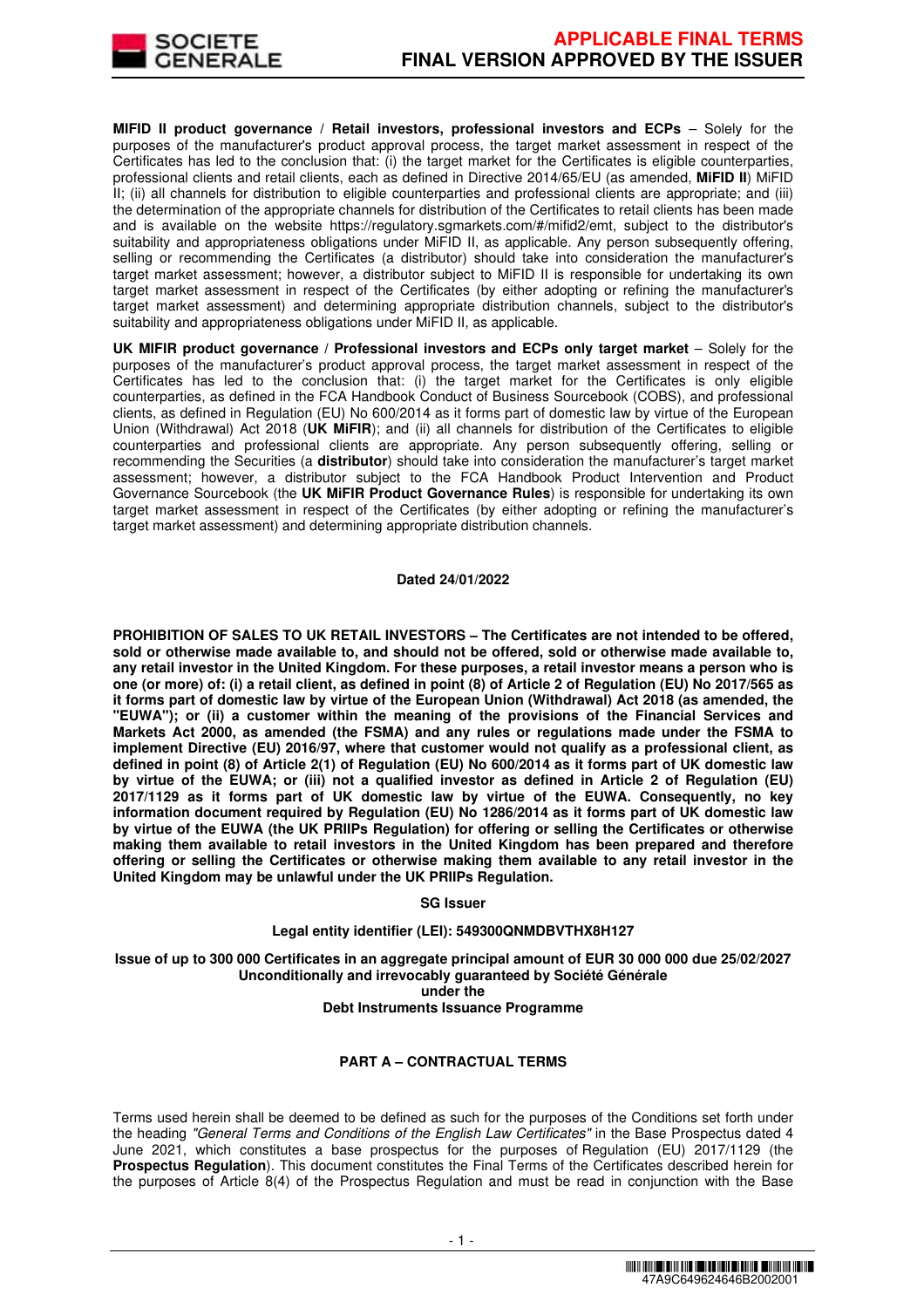

Prospectus and the supplement to such Base Prospectus dated 14 January 2022 and any other supplement published prior to the Issue Date (as defined below) (the **Supplement**(s)); provided, however, that to the extent such Supplement (i) is published after these Final Terms have been signed or issued and (ii) provides for any change to the Conditions as set out under the heading "General Terms and Conditions of the English Law Certificates", such change shall have no effect with respect to the Conditions of the Certificates to which these Final Terms relate. Full information on the Issuer, the Guarantor and the offer of the Certificates is only available on the basis of the combination of these Final Terms, the Base Prospectus and any Supplement(s). Prior to acquiring an Interest in the Certificates described herein, prospective investors should read and understand the information provided in these Final Terms, the Base Prospectus and any Supplement(s) and be aware of the restrictions applicable to the offer and sale of such Certificates in the United States or to, or for the account or benefit of, persons that are not Permitted Transferees. A summary of the issue of the Certificates is annexed to these Final Terms.

Copies of the Base Prospectus, any Supplement(s) and these Final Terms are available for inspection from the head office of the Issuer, the Guarantor, the specified offices of the Paying Agents and, in the case of Certificates admitted to trading on the Regulated Market or on Euro MTF of the Luxembourg Stock Exchange, on the website of the Luxembourg Stock Exchange (www.bourse.lu) and, in the case of Non-Exempt Offers; on the website of the Issuer (http://prospectus.socgen.com).

| 1.  | (i)   | <b>Series Number:</b>                                                                   | 236258EN/22.2                                                                                                                                                                             |
|-----|-------|-----------------------------------------------------------------------------------------|-------------------------------------------------------------------------------------------------------------------------------------------------------------------------------------------|
|     | (ii)  | <b>Tranche Number:</b>                                                                  | 1                                                                                                                                                                                         |
|     | (iii) | Date on which the Certificates<br>become fungible:                                      | Not Applicable                                                                                                                                                                            |
| 2.  |       | <b>Specified Currency:</b>                                                              | <b>EUR</b>                                                                                                                                                                                |
| 3.  |       | <b>Aggregate Nominal Amount:</b>                                                        |                                                                                                                                                                                           |
|     | (i)   | - Tranche:                                                                              | up to 300 000 Certificates in an aggregate principal amount<br>of EUR 30 000 000                                                                                                          |
|     | (ii)  | - Series:                                                                               | up to 300 000 Certificates in an aggregate principal amount<br>of EUR 30 000 000                                                                                                          |
| 4.  |       | <b>Issue Price:</b>                                                                     | EUR 100 per Certificate of EUR 100 Specified Denomination                                                                                                                                 |
| 5.  |       | <b>Specified Denomination(s):</b>                                                       | <b>EUR 100</b>                                                                                                                                                                            |
| 6.  | (i)   | <b>Issue Date:</b><br>(DD/MM/YYYY)                                                      | 28/02/2022                                                                                                                                                                                |
|     | (ii)  | <b>Interest Commencement Date:</b>                                                      | <b>Issue Date</b>                                                                                                                                                                         |
| 7.  |       | <b>Final Exercise Date:</b><br>(DD/MM/YYYY)                                             | 25/02/2027                                                                                                                                                                                |
| 8.  |       | <b>Governing law:</b>                                                                   | English law                                                                                                                                                                               |
| 9.  | (i)   | <b>Status of the Certificates:</b>                                                      | Unsecured                                                                                                                                                                                 |
|     | (ii)  | Date of corporate authorisation<br>obtained for the issuance of<br><b>Certificates:</b> | Not Applicable                                                                                                                                                                            |
|     | (iii) | <b>Type of Structured Certificates:</b>                                                 | <b>Share Linked Certificates</b>                                                                                                                                                          |
|     |       |                                                                                         | The provisions of the following Additional Terms and<br>Conditions apply:<br>Additional Terms and Conditions for Share Linked<br>Certificates and Depositary Receipts Linked Certificates |
|     | (iv)  | <b>Reference of the Product</b>                                                         | 3.3.3 with Option 1 applicable as described in the Additional<br>Terms and Conditions relating to Formulae                                                                                |
| 10. |       | <b>Interest Basis:</b>                                                                  | See section "PROVISIONS RELATING TO INTEREST (IF<br>ANY) PAYABLE" below.                                                                                                                  |
| 11. |       | <b>Redemption/Payment Basis:</b>                                                        | See section "PROVISIONS RELATING TO REDEMPTION"<br>below.                                                                                                                                 |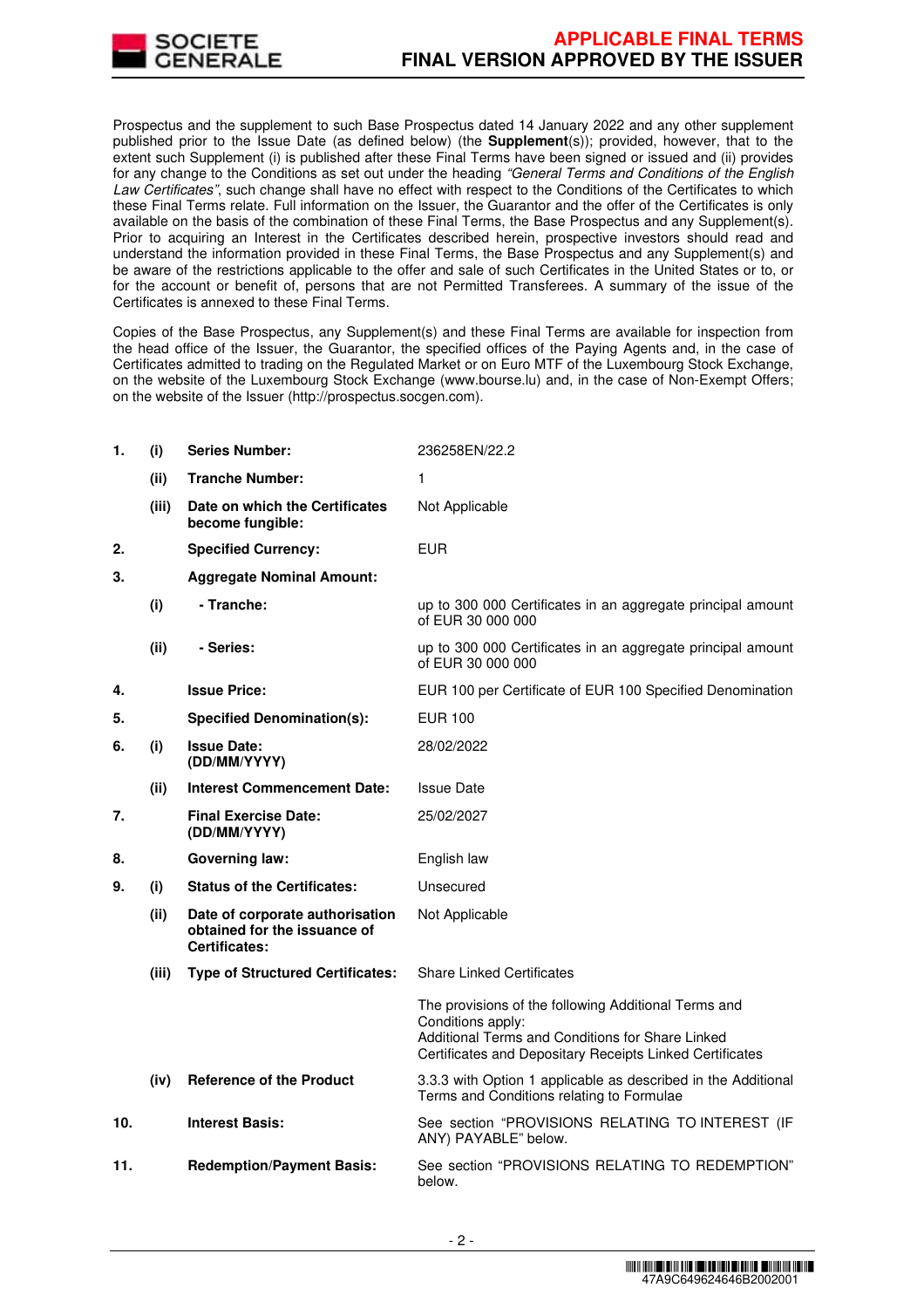

| 12. |       | Issuer's/Certificateholders'<br>redemption option:                             | See section "PROVISIONS RELATING TO REDEMPTION"<br>below.                                                                                                                                                                     |
|-----|-------|--------------------------------------------------------------------------------|-------------------------------------------------------------------------------------------------------------------------------------------------------------------------------------------------------------------------------|
|     |       | PROVISIONS RELATING TO INTEREST (IF ANY) PAYABLE                               |                                                                                                                                                                                                                               |
| 13. |       | <b>Fixed Rate Certificate</b><br><b>Provisions:</b>                            | Not Applicable                                                                                                                                                                                                                |
| 14. |       | <b>Floating Rate Certificate</b><br><b>Provisions:</b>                         | Not Applicable                                                                                                                                                                                                                |
| 15. |       | <b>Structured Interest Certificate</b><br><b>Provisions:</b>                   | Applicable as per Condition 3.3 of the General Terms and<br>Conditions                                                                                                                                                        |
|     | (i)   | <b>Structured Interest Amount(s)</b>                                           | Unless previously redeemed, on each Interest Payment<br>Date(i) (i from 1 to 10), the Issuer shall pay to the<br>Certificateholders, for each Certificate,<br>an<br>amount<br>determined by the Calculation Agent as follows: |
|     |       |                                                                                | Scenario 1:                                                                                                                                                                                                                   |
|     |       |                                                                                | If on Valuation Date(i), Performance(i) is higher than or<br>equal to -30%, then:                                                                                                                                             |
|     |       |                                                                                | Amount(i)<br>Specified<br>Structured<br>Interest<br>Max(0;<br>$=$<br>Denomination x (i x 2.25%) - SumCouponsPaid(i-1))                                                                                                        |
|     |       |                                                                                | Scenario 2:                                                                                                                                                                                                                   |
|     |       |                                                                                | If on Valuation Date(i), Performance(i) is lower than -30%,<br>then:                                                                                                                                                          |
|     |       |                                                                                | Structured Interest Amount(i) = 0 (zero)                                                                                                                                                                                      |
|     |       |                                                                                | Definitions relating to the Structured Interest Amount are set<br>out in paragraph 25(ii) "Definitions relating to the Product"                                                                                               |
|     | (ii)  | <b>Specified Period(s)/Interest</b><br><b>Payment Date(s):</b><br>(DD/MM/YYYY) | Interest Payment Date(i)<br>(i from 1 to 10): 01/09/2022;<br>06/03/2023;<br>01/09/2023;<br>04/03/2024;<br>02/09/2024;<br>01/09/2026;<br>04/03/2025;<br>01/09/2025;<br>04/03/2026;<br>25/02/2027                               |
|     | (iii) | <b>Business Day</b><br><b>Convention:</b>                                      | Following Business Day Convention (unadjusted)                                                                                                                                                                                |
|     | (iv)  | <b>Day Count Fraction:</b>                                                     | Not Applicable                                                                                                                                                                                                                |
|     | (v)   | <b>Business Centre(s):</b>                                                     | Not Applicable                                                                                                                                                                                                                |
| 16. |       | <b>Zero Coupon Certificate</b><br><b>Provisions:</b>                           | Not Applicable                                                                                                                                                                                                                |
|     |       | PROVISIONS RELATING TO REDEMPTION                                              |                                                                                                                                                                                                                               |
| 17. |       | Redemption at the option of the<br><b>Issuer:</b>                              | Not Applicable                                                                                                                                                                                                                |
| 18. |       | Redemption at the option of the<br><b>Certificateholders:</b>                  | Not Applicable                                                                                                                                                                                                                |
| 19. |       | <b>Automatic Early Redemption:</b>                                             | Applicable as per Condition 6.4.2 of the General Terms and<br>Conditions                                                                                                                                                      |

**(i) Automatic Early Redemption** Unless previously redeemed, if an Automatic Early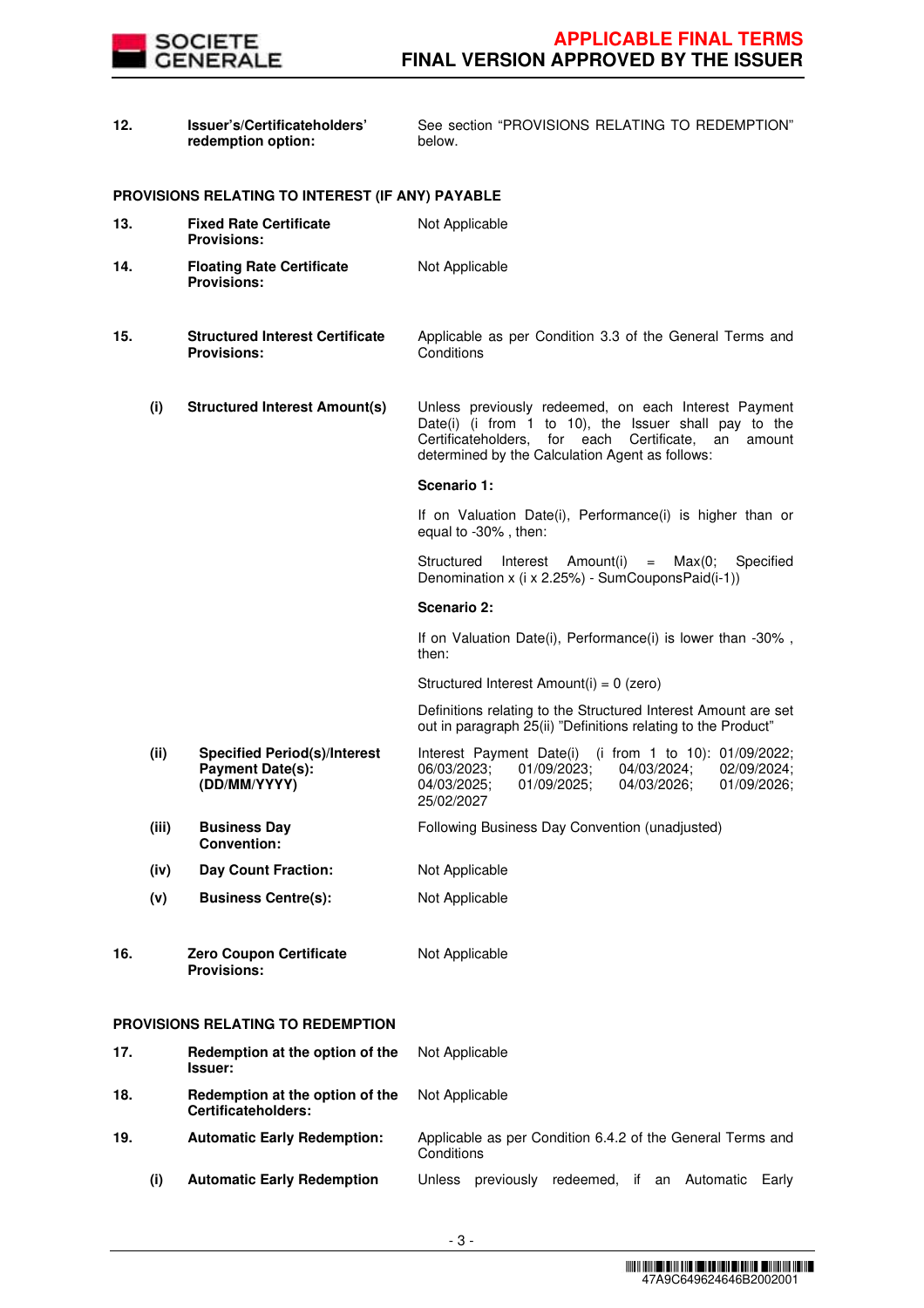

|     |                                                          | Amount(s):                                                     | Redemption Event has occurred, then the Issuer shall<br>Certificates<br>redeem<br>early the<br>on<br>Automatic<br>Early<br>Redemption Date(i) (i from 2 to 9) in accordance with the<br>following provisions in respect of each Certificate: |
|-----|----------------------------------------------------------|----------------------------------------------------------------|----------------------------------------------------------------------------------------------------------------------------------------------------------------------------------------------------------------------------------------------|
|     |                                                          |                                                                | Automatic Early Redemption<br>Amount(i)<br>= Specified<br>Denomination x (100%)                                                                                                                                                              |
|     |                                                          |                                                                | Definitions relating to the Automatic Early Redemption<br>Amount are set out in paragraph 25(ii) "Definitions relating to<br>the Product".                                                                                                   |
|     | (ii)                                                     | <b>Automatic Early Redemption</b><br>Date(s):<br>(DD/MM/YYYY)  | Automatic Early Redemption Date(i)<br>(i from 2 to<br>02/09/2024;<br>9): 06/03/2023;<br>01/09/2023;<br>04/03/2024;<br>04/03/2025; 01/09/2025; 04/03/2026; 01/09/2026                                                                         |
|     | (iii)                                                    | <b>Automatic Early Redemption</b><br>Event:                    | is deemed to have occurred, as determined by the<br>Calculation Agent, if on a Valuation Date(i) (i from 2 to 9),<br>Performance(i) is higher than or equal to 0%                                                                            |
| 20. |                                                          | <b>Final Exercise Amount:</b>                                  | Unless previously redeemed, the Issuer shall redeem the<br>Certificates on the Final Exercise Date, in accordance with<br>the following provisions in respect of each Certificate:                                                           |
|     |                                                          |                                                                | Scenario 1:                                                                                                                                                                                                                                  |
|     |                                                          |                                                                | If on Valuation Date(10), Performance(10) is higher than or<br>equal to -30%, then:                                                                                                                                                          |
|     |                                                          |                                                                | Final Exercise Amount = Specified Denomination x [100%]                                                                                                                                                                                      |
|     |                                                          |                                                                | Scenario 2:                                                                                                                                                                                                                                  |
|     |                                                          |                                                                | If on Valuation Date(10), Performance(10) is lower than -<br>30%, then:                                                                                                                                                                      |
|     |                                                          |                                                                | Final Exercise Amount = Specified Denomination $x$ [100% +<br>Performance(10)]                                                                                                                                                               |
|     |                                                          |                                                                | Definitions relating to the Final Exercise Amount are set out<br>in paragraph 25(ii) "Definitions relating to the Product".                                                                                                                  |
| 21. |                                                          | <b>Physical Delivery Provisions:</b>                           | Not Applicable                                                                                                                                                                                                                               |
| 22. |                                                          | Trigger redemption at the option<br>of the Issuer:             | Not Applicable                                                                                                                                                                                                                               |
| 23. |                                                          | Redemption for tax reasons,<br>special tax reasons, regulatory | Early Redemption or Monetisation until the Final Exercise<br>Date                                                                                                                                                                            |
|     | reasons, Force Majeure Event,<br><b>Event of Default</b> | Early Redemption Amount: Market Value                          |                                                                                                                                                                                                                                              |

# **PROVISIONS APPLICABLE TO THE UNDERLYING(S) IF ANY**

**24. (i) Underlying(s):** The following Share as defined below:

|      | Company | <b>Bloomberg Ticker</b> | Exchange                                                                                             | Website      |
|------|---------|-------------------------|------------------------------------------------------------------------------------------------------|--------------|
|      | BASF SE | BAS GY                  | XETRA TRADING SYSTEM                                                                                 | www.basf.com |
| (ii) |         |                         | <b>Information relating to the past</b> The information relating to the past and future performances |              |

|                               | Information relating to the past The information relating to the past and future performances  |
|-------------------------------|------------------------------------------------------------------------------------------------|
|                               | and future performances of the of the Underlying(s) and volatility are available on the source |
| Underlying(s) and volatility: | specified in the table above.                                                                  |
|                               |                                                                                                |

**(iii) Provisions relating, amongst others, to the Market Disruption Event(s) and/or Extraordinary Event(s) and/or any additional disruption event(s) as described**  The provisions of the following Additional Terms and Conditions apply: Additional Terms and Conditions for Share Linked Certificates and Depositary Receipts Linked Certificates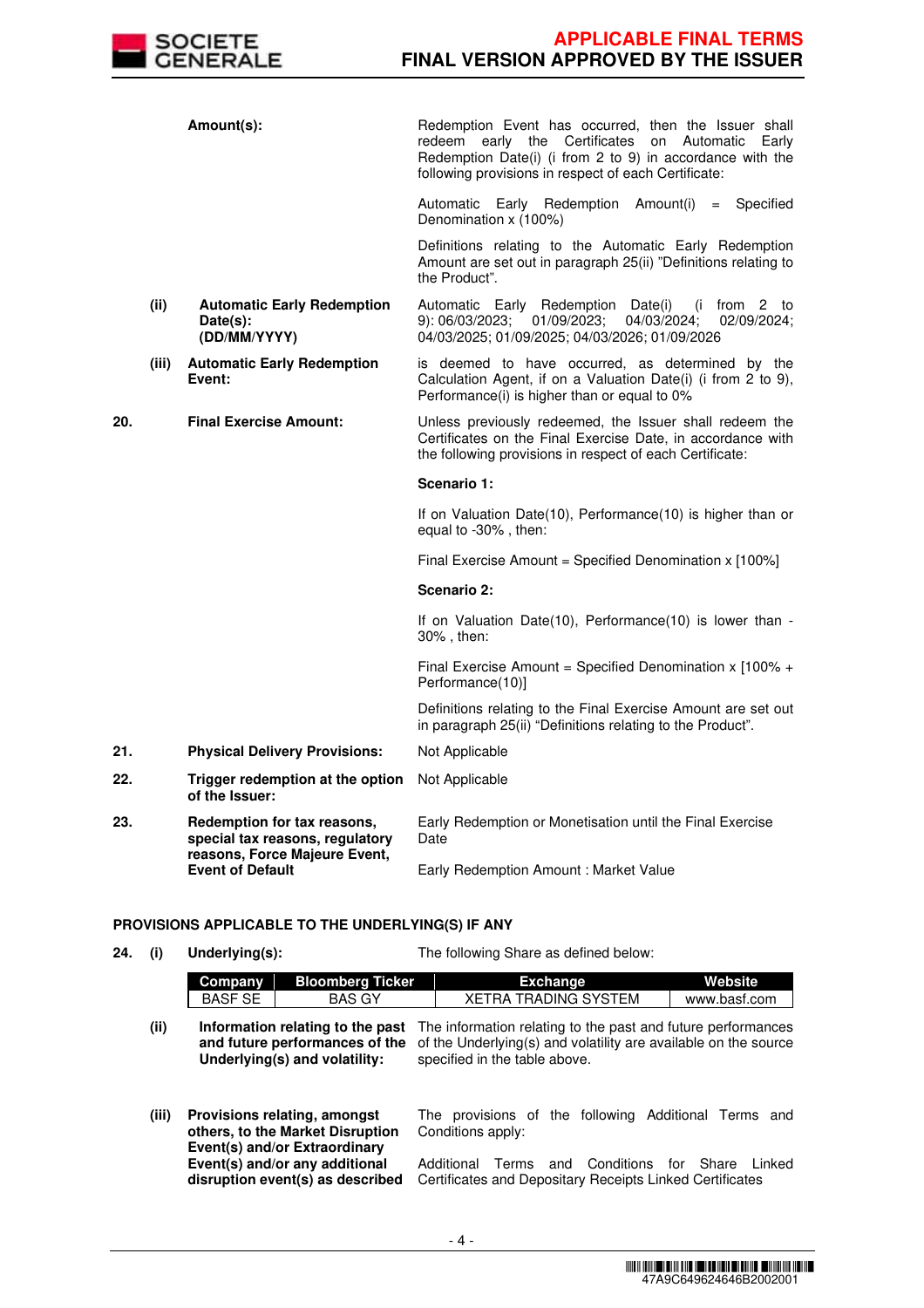

#### **in the relevant Additional Terms and Conditions:**

| (iv) | Other information relating to<br>the Underlying(s):     | Information or summaries of information included herein with<br>respect to the Underlying(s), has been extracted from<br>general databases released publicly or by any other<br>available information.                                                                                                 |
|------|---------------------------------------------------------|--------------------------------------------------------------------------------------------------------------------------------------------------------------------------------------------------------------------------------------------------------------------------------------------------------|
|      |                                                         | Each of the Issuer and the Guarantor confirms that such<br>information has been accurately reproduced and that, so far<br>as it is aware and is able to ascertain from information<br>published, no facts have been omitted which would render<br>the reproduced information inaccurate or misleading. |
| (v)  | <b>Credit Linked Certificates</b><br><b>Provisions:</b> | Not Applicable                                                                                                                                                                                                                                                                                         |
| (vi) | <b>Bond Linked Certificates</b><br><b>Provisions:</b>   | Not Applicable                                                                                                                                                                                                                                                                                         |

# **DEFINITIONS APPLICABLE TO INTEREST (IF ANY), REDEMPTION AND THE UNDERLYING(S) IF ANY**

| 25. | (i)  | Definitions relating to date(s):                   | Applicable                                                                                                                                     |
|-----|------|----------------------------------------------------|------------------------------------------------------------------------------------------------------------------------------------------------|
|     |      | <b>Valuation Date(0):</b><br>(DD/MM/YYYY)          | 25/02/2022                                                                                                                                     |
|     |      | Valuation Date(i) (i from 1 to 10)<br>(DD/MM/YYYY) | 25/08/2022:<br>27/02/2023;<br>25/08/2023;<br>26/02/2024;<br>26/08/2024;<br>25/02/2025;<br>25/08/2025;<br>25/02/2026;<br>25/08/2026; 18/02/2027 |
|     | (ii) | Definitions relating to the<br><b>Product:</b>     | Applicable, subject to the provisions of Condition 4 of the<br>Additional Terms and Conditions relating to Formulae                            |
|     |      | SumCouponsPaid(i-1)<br>(i from 2 to 10)            | SumCouponsPaid(i-2)<br>Structured<br>Interest<br>means<br>$+$<br>Amount(i-1)                                                                   |
|     |      |                                                    | With:                                                                                                                                          |
|     |      |                                                    | SumCouponsPaid $(0) = 0$ (zero)                                                                                                                |
|     |      | Performance(i)<br>(i from 1 to 10)                 | means $(S(i) / S(0)) - 100\%$                                                                                                                  |
|     |      | S(i)<br>(i from 0 to 10)                           | means in respect of any Valuation Date(i) the Closing Price<br>of the Underlying                                                               |

# **PROVISIONS RELATING TO SECURED CERTIFICATES**

**26. Secured Certificates Provisions:** Not Applicable

# **GENERAL PROVISIONS APPLICABLE TO THE CERTIFICATES**

| 27. |     | Provisions applicable to<br>payment date(s): |                                                                                                                |
|-----|-----|----------------------------------------------|----------------------------------------------------------------------------------------------------------------|
|     |     | - Payment Business Day:                      | <b>Following Payment Business Day</b>                                                                          |
|     |     | - Financial Centre(s):                       | Not Applicable                                                                                                 |
| 28. |     | <b>Form of the Certificates:</b>             |                                                                                                                |
|     | (i) | Form:                                        | Non-US Registered Global Note registered in the name of a<br>nominee for a common depositary for Euroclear and |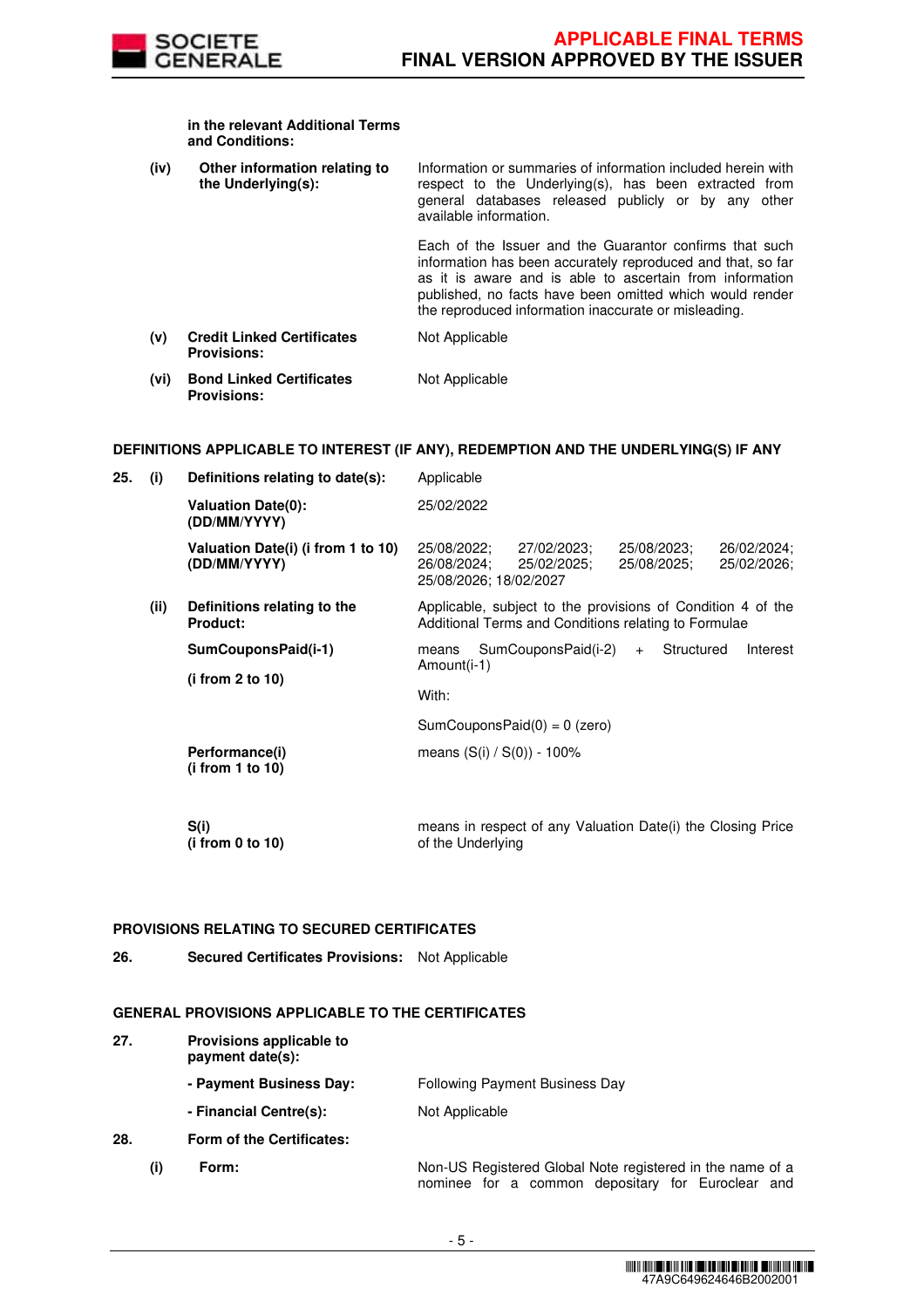

|     |      |                                                                                                     | Clearstream                                                             |
|-----|------|-----------------------------------------------------------------------------------------------------|-------------------------------------------------------------------------|
|     | (ii) | New Global Note (NGN -<br>bearer notes) / New<br>Safekeeping Structure (NSS -<br>registered notes): | No                                                                      |
| 29. |      | Redenomination:                                                                                     | Not Applicable                                                          |
| 30. |      | <b>Consolidation:</b>                                                                               | Applicable as per Condition 14.2 of the General Terms and<br>Conditions |
| 31. |      | <b>Partly Paid Certificates</b><br><b>Provisions:</b>                                               | Not Applicable                                                          |
| 32. |      | <b>Instalment Certificates</b><br><b>Provisions:</b>                                                | Not Applicable                                                          |
| 33. |      | Masse:                                                                                              | Not Applicable                                                          |
| 34. |      | <b>Dual Currency Certificate</b><br><b>Provisions:</b>                                              | Not Applicable                                                          |
| 35. |      | <b>Additional Amount Provisions</b><br>for Italian Certificates:                                    | Not Applicable                                                          |
| 36. |      | Interest Amount and/or the<br><b>Redemption Amount switch at</b><br>the option of the Issuer:       | Not Applicable                                                          |
| 37. |      | <b>Portfolio Linked Certificates</b><br><b>Provisions:</b>                                          | Not Applicable                                                          |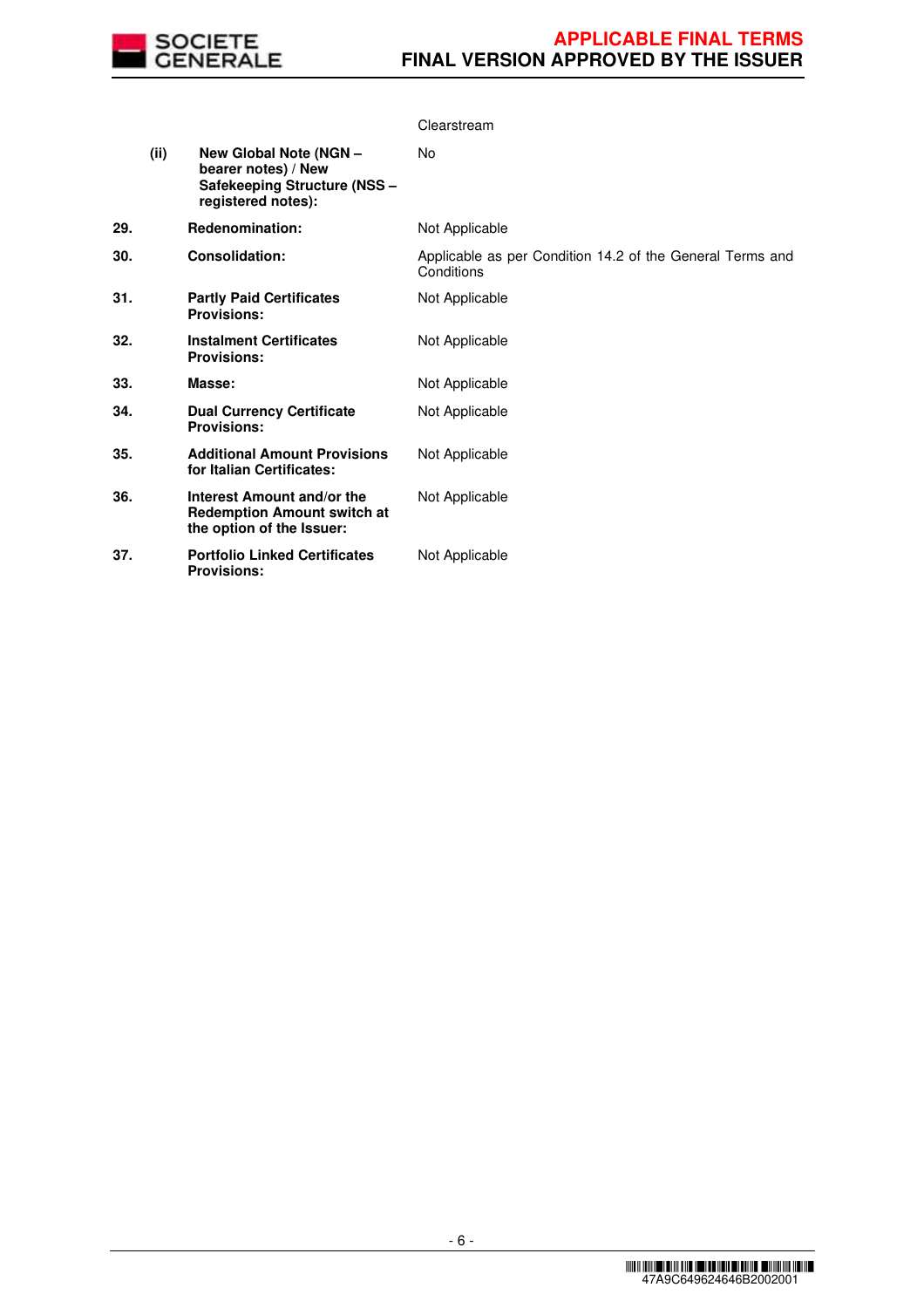

# **PART B – OTHER INFORMATION**

# **1. LISTING AND ADMISSION TO TRADING**

- **(i) Listing:** None
- **(ii) Admission to trading:** Application shall be made for the Certificates to be admitted to trading on the Multilateral Trading Facility ("MTF") named EuroTLX organized and managed by Borsa Italiana S.p.A. with effect from or as soon as practicable after the Issue Date. Société Générale, directly or through a third party appointed by it, will act as specialist for the Certificates, in accordance with the rules and regulations of EuroTLX.

 **There can be no assurance that the listing and trading of the Certificates will be approved with effect on the Issue Date or at all, provided that if Borsa Italiana S.p.A. does not release its decision of admission to trading within the day immediately preceding the Issue Date, Section 10 – paragraph "Conditions to which the offer is subject" of these Final Terms shall apply.**

**(iii) Estimate of total expenses related to admission to trading:** Not Applicable **(iv) Information required for Certificates to be listed on SIX Swiss Exchange:** Not Applicable

# **2. RATINGS**

The Certificates to be issued have not been rated.

# **3. INTERESTS OF NATURAL AND LEGAL PERSONS INVOLVED IN THE ISSUE/OFFER**

 Save for fees, if any, payable to the Dealer, and so far as the Issuer is aware, no person involved in the issue of the Certificates has an interest material to the offer.

The Dealer and its affiliates have engaged, and may in the future engage, in investment banking and/or commercial banking transactions with, and may perform other services for, the Issuer and its affiliates in the ordinary course of business.

 Société Générale will ensure the roles of provider of hedging instruments to the Issuer of the Certificates and Calculation Agent of the Certificates.

 The possibility of conflicts of interest between the different roles of Société Générale on one hand, and between those of Société Générale in these roles and those of the Certificateholders on the other hand cannot be excluded.

 Furthermore, given the banking activities of Société Générale, conflicts may arise between the interests of Société Générale acting in these capacities (including business relationship with the issuers of the financial instruments being underlyings of the Certificates or possession of non public information in relation with them) and those of the Certificateholders. Finally, the activities of Société Générale on the underlying financial instrument(s), on its proprietary account or on behalf of its customers, or the establishment of hedging transactions, may also have an impact on the price of these instruments and their liquidity, and thus may be in conflict with the interests of the Certificateholders.

# **4. REASONS FOR THE OFFER AND USE OF PROCEEDS**

**(i) Reasons for the offer and use of proceeds:**

The net proceeds from each issue of Certificates will be applied for the general financing purposes of the Société Générale Group, which include making a profit.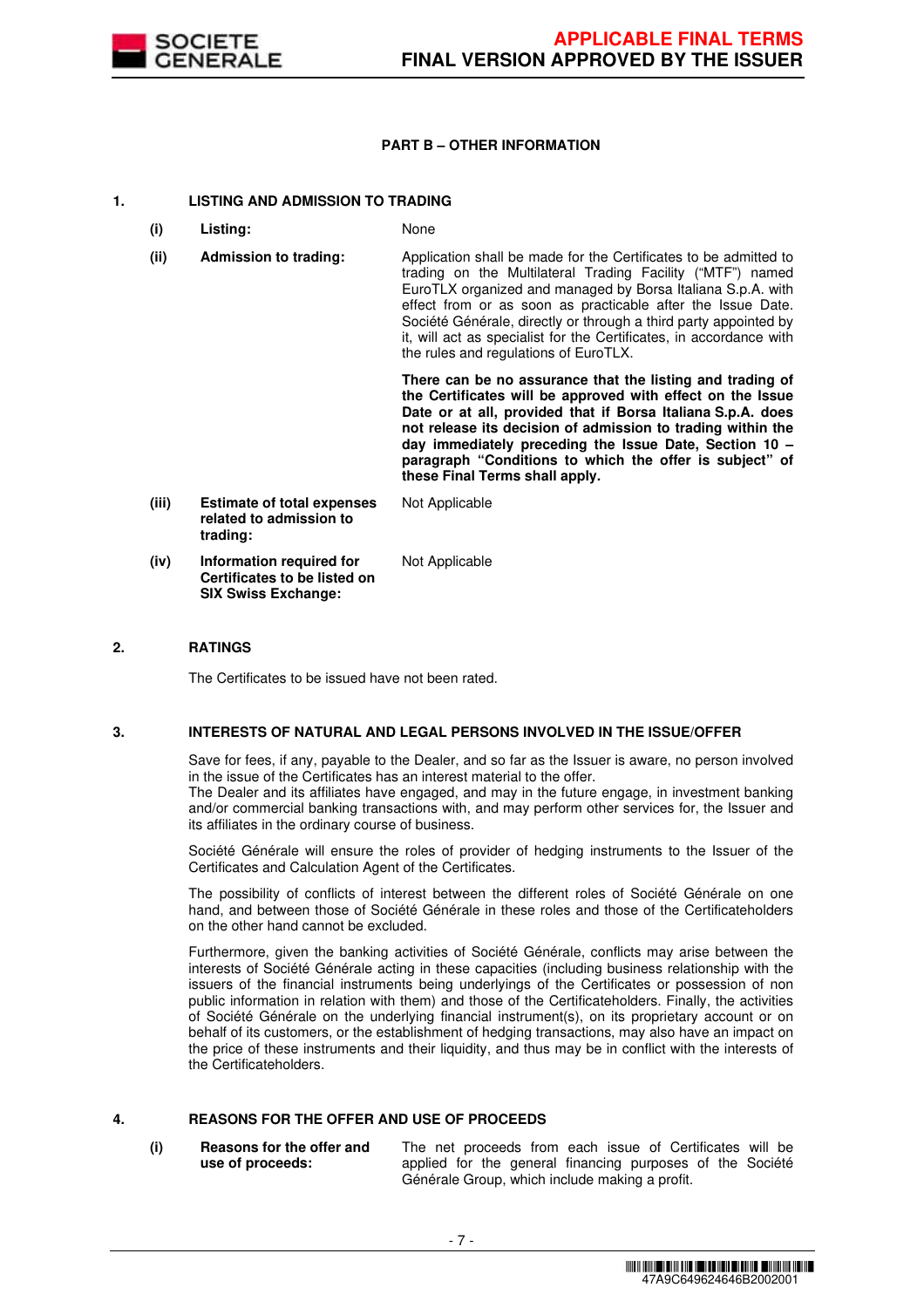

- **(ii) Estimated net proceeds:** Not Applicable
- **(iii) Estimated total expenses:** Not Applicable
- **5. INDICATION OF YIELD** (Fixed Rate Certificates only) Not Applicable
- **6. HISTORIC INTEREST RATES** (Floating Rate Certificates only)

Not Applicable

# **7. PERFORMANCE AND EFFECT ON VALUE OF INVESTMENT**

## **(i) PERFORMANCE OF FORMULA, EXPLANATION OF EFFECT ON VALUE OF INVESTMENT**  (Structured Certificates only)

 The value of the Certificates, the payment of a Coupon amount on a relevant Interest payment date to a Certificateholder, the payment of an automatic early redemption amount on a relevant automatic early redemption date, and the payment of a redemption amount to a Certificateholder on the Final Exercise Date will depend on the performance of the underlying asset(s), on the relevant valuation date(s).

 The value of the Certificates is linked to the positive or negative performance of the underlying instrument. The amount(s) to be paid is/are determined on the basis of the condition which is satisfied (or not) if the performance of the underlying instrument is higher than or equal to a predefined barrier performance.

 During the lifetime of the Certificates, the market value of these Certificates may be lower than the invested capital. Furthermore, an insolvency of the Issuer and/or the Guarantor may cause a total loss of the invested capital.

**The attention of the investors is drawn to the fact that they could sustain an entire or a partial loss of their investment.**

## **(ii) PERFORMANCE OF RATE(S) OF EXCHANGE AND EXPLANATION OF EFFECT ON VALUE OF INVESTMENT** (Dual Currency Certificates only)

Not Applicable

# **8. OPERATIONAL INFORMATION**

**(i) Security identification code(s): - ISIN code:** XS2394946177 **- Common code:** 239494617 **(ii) Clearing System(s):** Euroclear Bank S.A/N.V. (**Euroclear) /** Clearstream Banking société anonyme (**Clearstream**) **(iii) Delivery of the Certificates:** Delivery against payment **(iv) Calculation Agent:** Société Générale Tour Société Générale 17 Cours Valmy 92987 Paris La Défense Cedex France **(v) Paying Agent(s):** Société Générale Luxembourg SA 11, avenue Emile Reuter 2420 Luxembourg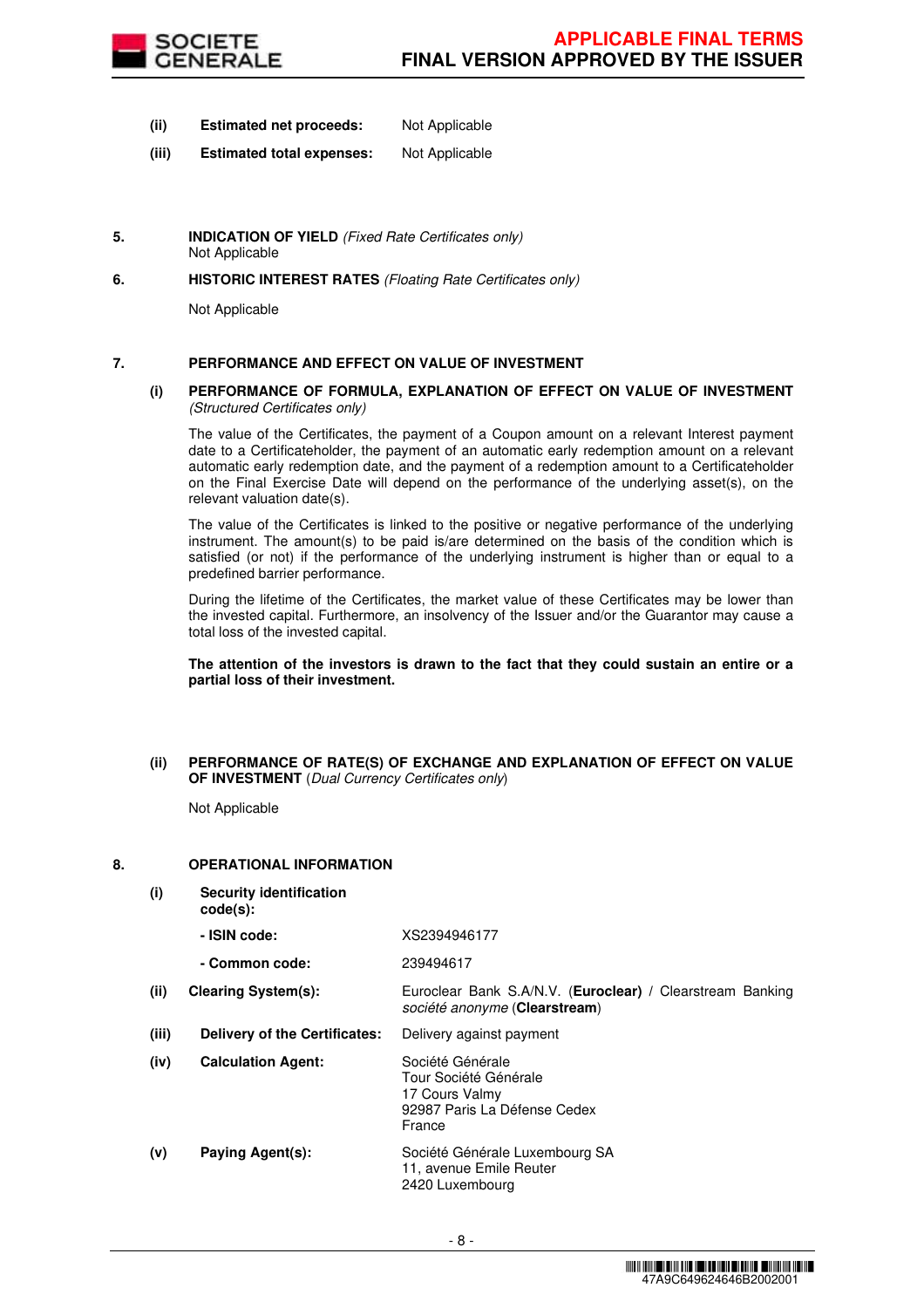

# Luxembourg

|    | (vi)  | Eurosystem eligibility of the<br>Certificates:                                                                                         | No. Whilst the designation is specified as "no" at the date of<br>these Final Terms, should the Eurosystem eligibility criteria be<br>amended in the future such that the Certificates are capable of<br>meeting them the Certificates may then be deposited with one<br>of the ICSDs as common safekeeper (and registered in the<br>name of a nominee of one of the ICSDs acting as common<br>safekeeper). Note that this does not necessarily mean that the<br>Certificates will then be recognised as eligible collateral for<br>Eurosystem monetary policy and intraday credit operations by<br>the Eurosystem at any time during their life. Such recognition<br>will depend upon the ECB being satisfied that Eurosystem<br>eligibility criteria have been met. |
|----|-------|----------------------------------------------------------------------------------------------------------------------------------------|-----------------------------------------------------------------------------------------------------------------------------------------------------------------------------------------------------------------------------------------------------------------------------------------------------------------------------------------------------------------------------------------------------------------------------------------------------------------------------------------------------------------------------------------------------------------------------------------------------------------------------------------------------------------------------------------------------------------------------------------------------------------------|
|    | (vii) | <b>Address and contact details</b><br>of Société Générale for all<br>administrative<br>communications relating to<br>the Certificates: | Société Générale<br>Tour Société Générale<br>17 Cours Valmy<br>92987 Paris La Défense Cedex<br>France<br>Name: Sales Support Services - Derivatives<br>Tel: +33 1 57 29 12 12 (Hotline)<br>Email: clientsupport-deai@sgcib.com                                                                                                                                                                                                                                                                                                                                                                                                                                                                                                                                        |
| 9. |       | <b>DISTRIBUTION</b>                                                                                                                    |                                                                                                                                                                                                                                                                                                                                                                                                                                                                                                                                                                                                                                                                                                                                                                       |
|    | (i)   | <b>Method of distribution:</b>                                                                                                         | Non-syndicated                                                                                                                                                                                                                                                                                                                                                                                                                                                                                                                                                                                                                                                                                                                                                        |
|    |       | - Dealer(s):                                                                                                                           | Société Générale<br>Tour Société Générale                                                                                                                                                                                                                                                                                                                                                                                                                                                                                                                                                                                                                                                                                                                             |

**(ii) Total commission and concession:** There is no commission and/or concession paid by the Issuer to the Dealer or the Managers. Société Générale shall pay to Deutsche Bank SpA an upfront

92987 Paris La Défense Cedex

17 Cours Valmy

France

placement fee of up to 4.00% of the nominal amount of Certificates effectively placed by such Distributor as of the Issue Date.

The Certificates are not Specified Certificates for purposes of

- (iii) **TEFRA rules:** Not Applicable
- **(iv) Non-exempt Offer Consent of the Issuer to use the Base Prospectus during the Offer Period:** A Non-exempt offer of the Certificates may be made by the Dealer and any **Initial Authorised Offeror** below mentioned, any **Additional Authorised Offeror**, the name and address of whom will be published on the website of the Issuer (http://prospectus.socgen.com) in the Non-exempt Offer jurisdiction(s) (**Non-exempt Offer Jurisdiction(s)**) during the offer period (**Offer Period**) as specified in the paragraph "Terms and Conditions of the Offer" below.

 **- Individual Consent / Name(s) and address(es) of any Initial Authorised Offeror:** Applicable / Deutsche Bank SpA, Piazza del Calendario, 3, 20126 Milano

the Section 871(m) Regulations.

Not Applicable

Not Applicable

 **- General Consent/ Other conditions to consent:**

- **(v) U.S. federal income tax considerations:**
- **(vi) Prohibition of Sales to EEA Retail Investors:**
- **(vii) Prohibition of Sales to UK Retail Investors:** Applicable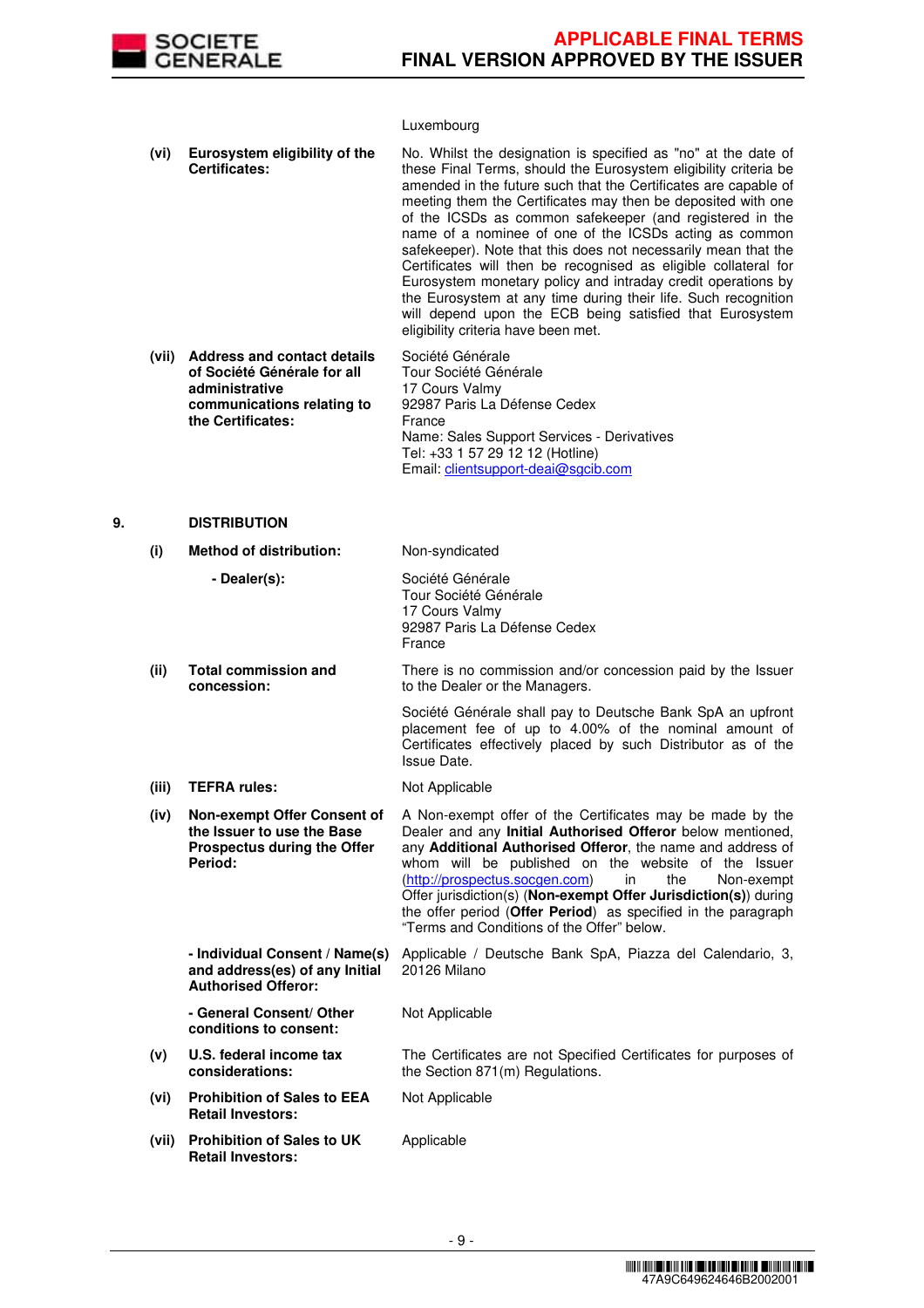

# **10. TERMS AND CONDITIONS OF THE OFFER**

| - Non-exempt Offer<br>Jurisdiction(s): | Italy                                                                                                                                                                                                                                                                                                                              |
|----------------------------------------|------------------------------------------------------------------------------------------------------------------------------------------------------------------------------------------------------------------------------------------------------------------------------------------------------------------------------------|
| - Offer Period:                        | From and including January 26, 2022 at 9.00 a.m. Central<br>European Time (CET) to and including February 23, 2022 at<br>4.00 p.m. CET, subject to any early closing of the Offer Period<br>as described below.                                                                                                                    |
|                                        | The Certificates will be distributed:                                                                                                                                                                                                                                                                                              |
|                                        | (a) within the premises of the Distributors (at their offices and<br>branches);                                                                                                                                                                                                                                                    |
|                                        | (b) through door-to-door selling (fuori sede) pursuant to Articles<br>30 and 31 of the Italian Legislative Decree No. 58 of 24th<br>February 1998, as amended from time to time (the "Italian<br><b>Financial Services Act"</b> ) from and including January 26, 2022<br>at 9.00 a.m. Central European Time (CET) to and including |

February 18, 2022 at 4.00 p.m. CET; and

(c) through long distance selling techniques (tecniche di comunicazione a distanza) pursuant to article 32 of the Italian Financial Services Act from and including January 26, 2022 at 9.00 a.m. Central European Time (CET) to and including February 11, 2022 at 4.00 p.m. CET,

subject to any early closing of the Offer Period as described below.

The Distributor intending to distribute Certificates through doorto-door selling (fuori sede) pursuant to article 30 of the Italian Financial Services Act will collect the acceptance forms - other than directly at their branches and offices - through financial advisors for door-to-door selling (consulenti finanziari abilitati all'offerta fuori sede) pursuant to Article 31 of the Italian Financial Services Act.

Pursuant to Article 30, paragraph 6, of the Italian Financial Services Act, the validity and enforceability of contracts entered into through door-to-door selling (fuori sede) is suspended for a period of 7 (seven) days from the date of subscription of the acceptance form by the relevant investor.

Within such period investors may notify the relevant Distributor of their withdrawal without payment of any charge or commission.

The Certificates will be also offered through long distance selling techniques (tecniche di comunicazione a distanza) pursuant to article 32 of the Italian Financial Services Act (i.e., through the trading-online platform of the Distributors and/or recorded telephone orders). In this case, investors may purchase the Certificates via the internet, after being identified<br>by the Distributor, by using their personal **by** the Distributor. password/identification codes. Pursuant to article 67-duodecies of the Italian Legislative Decree No. 206/2005 as amended (the so called "Codice del Consumo"), the validity and enforceability of the contracts entered into through long distance selling techniques (tecniche di comunicazione a distanza) is suspended for a period of 14 (fourteen) days from the date of subscription of the acceptance form by the relevant investor. Within such period investors may notify the relevant Distributor of their withdrawal without any charge or commission.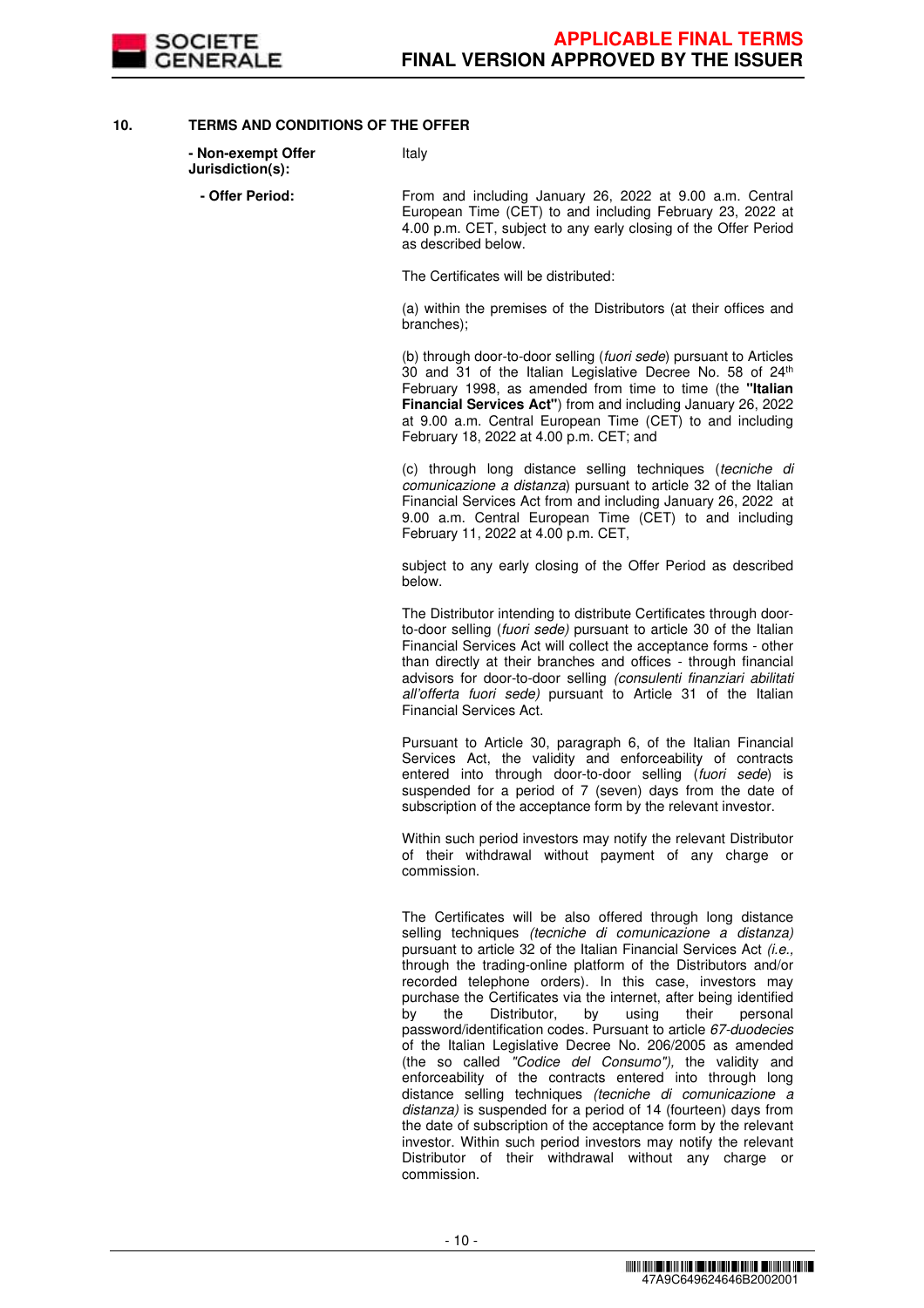

| - Offer Price:                                                                                                              | The Certificates will be offered at the Issue Price of which up to<br>a maximum of 4.00% is represented by distribution fee payable<br>upfront by the Guarantor to the Distributor                                                                                                                                                                                                                                                                                                                                                                                                                                                                                                                                |
|-----------------------------------------------------------------------------------------------------------------------------|-------------------------------------------------------------------------------------------------------------------------------------------------------------------------------------------------------------------------------------------------------------------------------------------------------------------------------------------------------------------------------------------------------------------------------------------------------------------------------------------------------------------------------------------------------------------------------------------------------------------------------------------------------------------------------------------------------------------|
| - Conditions to which the<br>offer is subject:                                                                              | Offers of the Certificates are conditional on their issue and, on<br>any additional conditions set out in the standard terms of<br>business of the financial intermediaries, notified to investors by<br>such relevant financial intermediaries.                                                                                                                                                                                                                                                                                                                                                                                                                                                                  |
|                                                                                                                             | The Issuer reserves the right to close the Offer Period prior to<br>stated<br>expiry<br>for<br>its<br>any<br>reason.<br>The Issuer reserves the right to withdraw the offer and cancel<br>the issuance of the Certificates for any reason at any time on<br>or prior to the Issue Date. For the avoidance of doubt, if any<br>application has been made by a potential investor and the<br>Issuer exercises such right, no potential investor shall be<br>entitled to subscribe or otherwise acquire the Certificates.<br>In each case, a notice to the investors on the early termination<br>or the withdrawal, as applicable, will be published on the<br>website of the Issuer (http://prospectus.socgen.com). |
|                                                                                                                             | The validity of the offer is subject to the condition that the<br>decision of admission to trading on EuroTLX is released<br>by Borsa Italiana S.p.A. by not later than on the day<br>immediately preceding the Issue Date; otherwise, the offer will<br>be deemed withdrawn and the issuance cancelled. The Issuer<br>undertakes to file the relevant application with Borsa<br>Italiana S.p.A. in due time to allow Borsa Italiana S.p.A. to<br>release a decision, according to its rules, within the day<br>immediately preceding the Issue Date.                                                                                                                                                             |
| - Description of the<br>application process:                                                                                | The distribution activity will be carried out in accordance with<br>the financial intermediary's usual procedures. Prospective<br>investors will not be required to enter into any contractual<br>arrangements directly with the Issuer in relation to the<br>subscription of the Certificates.                                                                                                                                                                                                                                                                                                                                                                                                                   |
| - Description of possibility<br>to reduce subscriptions and<br>manner for refunding<br>excess amount paid by<br>applicants: | Not Applicable                                                                                                                                                                                                                                                                                                                                                                                                                                                                                                                                                                                                                                                                                                    |
| - Details of the minimum<br>and/or maximum amount of<br>application:                                                        | Minimum amount of application : EUR 100 (i.e. 1 Certificate)                                                                                                                                                                                                                                                                                                                                                                                                                                                                                                                                                                                                                                                      |
| - Details of the method and<br>time limits for paying up and<br>delivering the Certificates:                                | The Certificates will be issued on the Issue Date against<br>payment to the Issuer of the net subscription moneys.<br>However, the settlement and delivery of the Certificates will be<br>executed through the Dealer mentioned above. Investors will<br>be notified by the relevant financial intermediary of their<br>allocations of Certificates and the settlement arrangements in<br>respect thereof.                                                                                                                                                                                                                                                                                                        |
|                                                                                                                             | The settlement and the delivery of the securities will be<br>executed through the Dealer mentioned above only for<br>technical reasons. However, the Issuer will be the only offeror<br>and as such will assume all the responsibilities in connection<br>with the information contained in the Final Terms together with<br>the Base Prospectus.                                                                                                                                                                                                                                                                                                                                                                 |
| - Manner and date in which<br>results of the offer are to be<br>made public:                                                | Publication<br>website<br>of<br>the<br>the<br><b>Issuer</b><br>on<br>(http://prospectus.socgen.com) and in a daily newspaper of<br>general circulation in the relevant place(s) of listing and/or<br>public offer at the end of the subscription period if required by<br>local regulation.                                                                                                                                                                                                                                                                                                                                                                                                                       |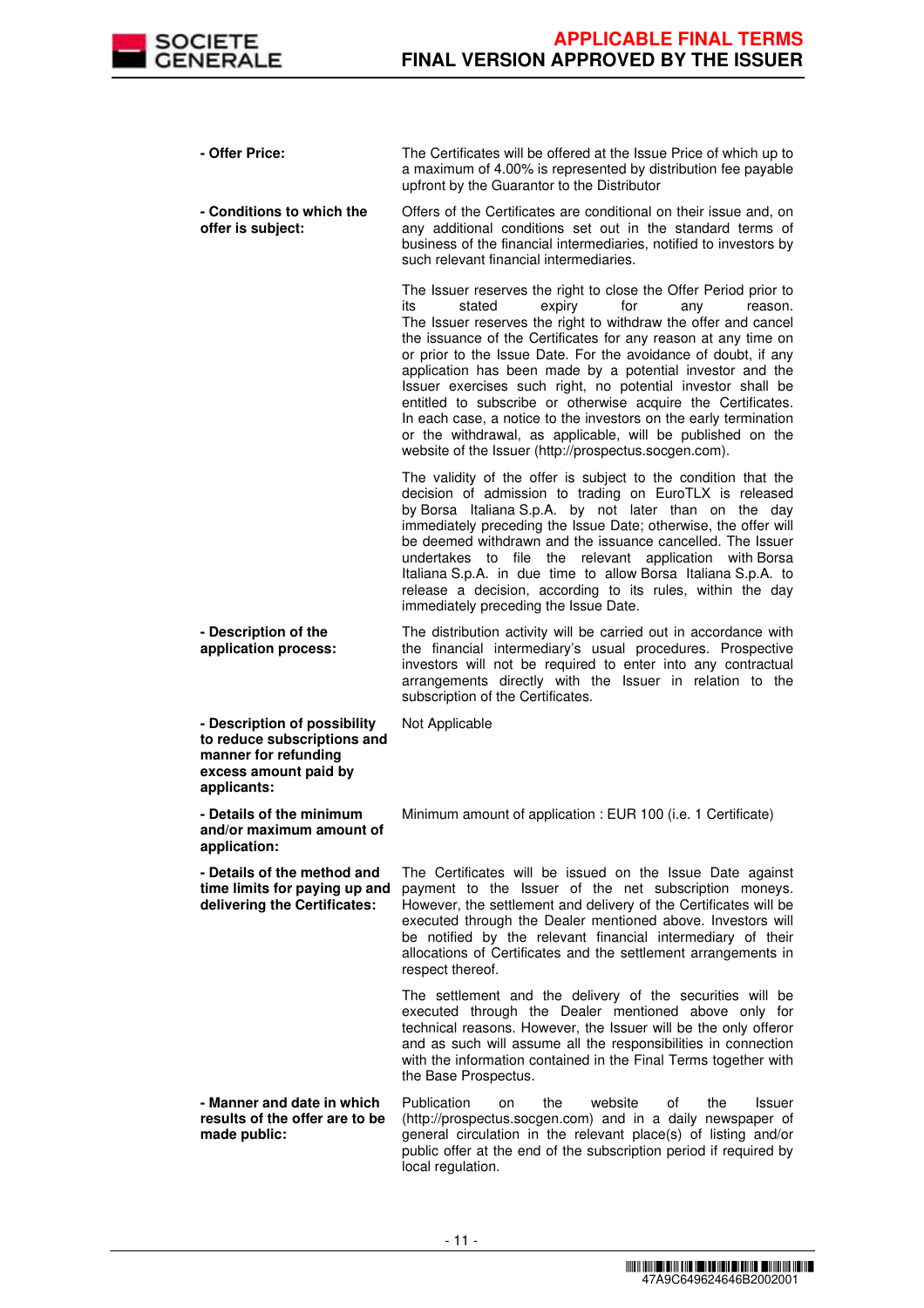

costs and potential recurrent costs and potential anticipated exit penalties may have an impact on the return the investor

| - Procedure for exercise of<br>any right of pre-emption,<br>negotiability of subscription<br>rights and treatment of<br>subscription rights not<br>exercised: | Not Applicable                                                                                                                                                                                                                                                                                                                                                                                |
|---------------------------------------------------------------------------------------------------------------------------------------------------------------|-----------------------------------------------------------------------------------------------------------------------------------------------------------------------------------------------------------------------------------------------------------------------------------------------------------------------------------------------------------------------------------------------|
| - Whether tranche(s)<br>has/have been reserved for<br>certain countries:                                                                                      | Not Applicable                                                                                                                                                                                                                                                                                                                                                                                |
| - Process for notification to<br>applicants of the amount<br>allotted and the indication<br>whether dealing may begin<br>before notification is made:         | Not Applicable                                                                                                                                                                                                                                                                                                                                                                                |
| - Amount of any expenses<br>and taxes specifically<br>charged to the subscriber or<br>purchaser:                                                              | Taxes charged in connection with the subscription, transfer,<br>purchase or holding of the Certificates must be paid by the<br>Certificateholders and neither the Issuer nor the Guarantor<br>shall have any obligation in relation thereto; in that respect,<br>Certificateholders shall consult professional tax advisers to<br>determine the tax regime applicable to their own situation. |
|                                                                                                                                                               | The entry costs, included in the Issue Price and determined as<br>of 19/01/2022 (the <b>launch date of the issuance</b> ), charged to<br>the investor by the Issuer or the Offeror are equal to 4.00% of<br>the Nominal Amount $(4.00\%$ placement fee, 0.00 %). The entry                                                                                                                    |

may obtain from his investment.

# **11. ADDITIONAL INFORMATION**

| - Minimum investment in the<br><b>Certificates:</b>                                                                                                    | EUR 100 (i.e. 1 Certificate)                              |
|--------------------------------------------------------------------------------------------------------------------------------------------------------|-----------------------------------------------------------|
| - Minimum Trading Lot:                                                                                                                                 | EUR 100 (i.e. 1 Certificate)                              |
| - Location where the<br><b>Prospectus, any Supplements</b><br>thereto and the Final Terms<br>can be collected or inspected<br>free of charge in Italy: | Société Générale,<br>Via Olona n.2, 20123 Milano<br>Italy |

### **12. PUBLIC OFFERS IN SWITZERLAND**

Not Applicable

# **13. EU BENCHMARK REGULATION**

Benchmark: Not Applicable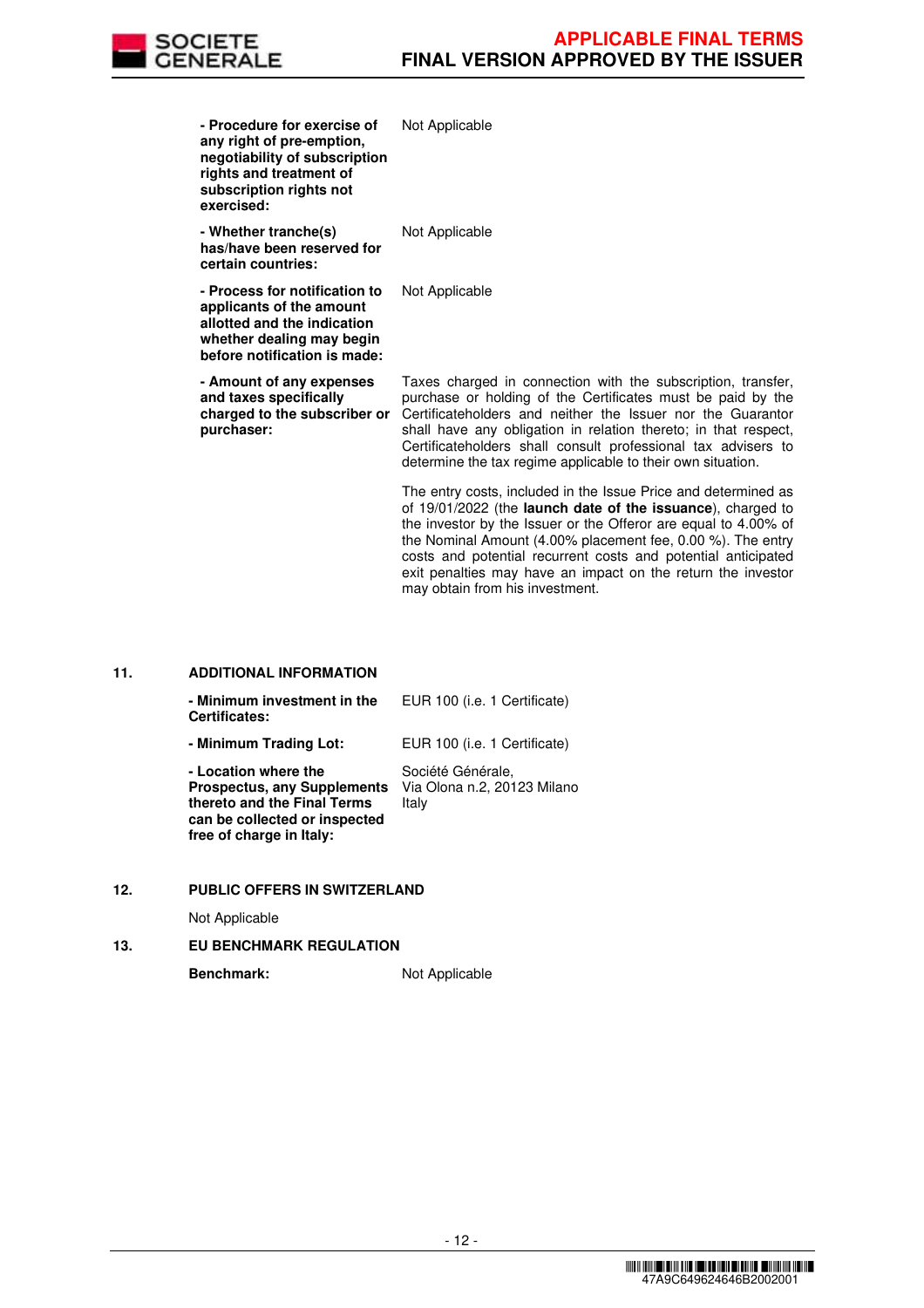

# **ISSUE SPECIFIC SUMMARY**

# **SECTION A – INTRODUCTION INCLUDING WARNINGS**

**ISIN code** : XS2394946177

#### **Issuer : SG Issuer**

Domicile: 16, boulevard Royal, L-2449 Luxembourg

Telephone number : + 352 27 85 44 40

Legal entity identifier (LEI) : 549300QNMDBVTHX8H127

#### **Offeror and/or entity requesting the admission to trading :**

Société Générale

Tour Société Générale - 17 Cours Valmy

92987 Paris La Défense Cedex, France

Domicile : 29, boulevard Haussmann, 75009 Paris, France.

Legal entity identifier (LEI) : O2RNE8IBXP4R0TD8PU41

#### **Identity and contact details of the competent authority approving the prospectus:**

Approved by the Commission de Surveillance du Secteur Financier (CSSF)

283, route d'Arlon L-2991, Luxembourg

Telephone number: (352) 26 25 11

E-Mail : direction@cssf.lu

**Date of approval of the prospectus:** 04/06/2021

#### **WARNINGS**

This summary must be read as an introduction to the base prospectus (the **Base Prospectus**).

Any decision to invest in the certificates (the **Certificates**) should be based on a consideration of the Base Prospectus as a whole by the investor.

#### **Prospective investors should be aware that these Certificates may be volatile and that they may receive no interest and may lose all or a substantial portion of their principal.**

Where a claim relating to the information contained in the Base Prospectus and the applicable Final Terms is brought before a court, the plaintiff investor might, under the national legislation of the Member States, have to bear the costs of translating the Base Prospectus before the legal proceedings are initiated.

Civil liability attaches only to those persons who have tabled this summary, including any translation thereof, but only if the summary is misleading, inaccurate or inconsistent when read together with the other parts of the Base Prospectus or it does not provide, when read together with the other parts of the Base Prospectus, key information in order to aid investors when considering whether to invest in the Certificates.

**You are about to buy a product which is not simple and which may be difficult to understand.**

# **SECTION B – KEY INFORMATION ON THE ISSUER**

# **WHO IS THE ISSUER OF THE SECURITIES?**

**Issuer : SG Issuer** (or the **Issuer**)

Domicile: 16, boulevard Royal, L-2449 Luxembourg

Legal form: Public limited liability company (société anonyme).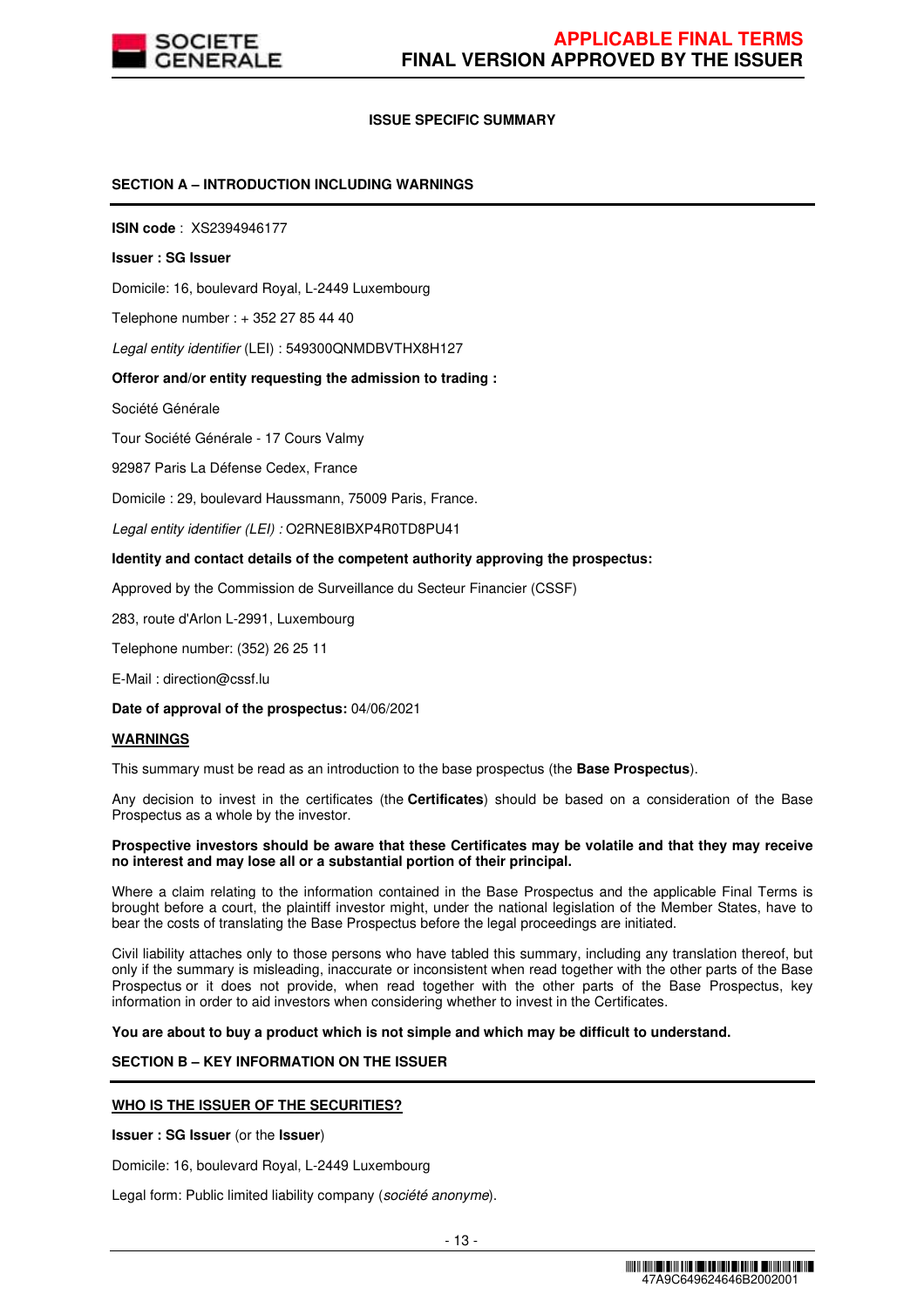

Legal entity identifier (LEI) : 549300QNMDBVTHX8H127

Legislation under which the Issuer operates: Luxembourg law.

Country of incorporation: Luxembourg.

# **Statutory auditors : Ernst & Young S.A.**

The principal activity of SG Issuer is raising finance by the issuance of warrants as well as debt securities designed to be placed to institutional customers or retail customers through the distributors associated with Société Générale. The financing obtained through the issuance of such debt securities is then lent to Société Générale and to other members of the Group.

Shares of SG Issuer are held at 99.8 per cent. by Societe Generale Luxembourg and at 0.2 per cent. by Societe Generale. It is a fully consolidated company.

In accordance with it bylaws, the Issuer is managed by an Executive Board under the supervision of a Supervisory Councel. The members of the board of directors are Laurent Weil, Thierry Bodson, Pascal Jacob, Yves Cacclin, Alexandre Galliche, Estelle Stephan Jaspard and Christian Rousson (individually a "Director" and collectively the Board of Directors).

Laurent Weil, Thierry Bodson, Pascal Jacob, Yves Cacclin, Alexandre Galliche, Estelle Stephan Jaspard and Christian Rousson hold full-time management positions within the Societe Generale group.

# **WHAT IS THE KEY FINANCIAL INFORMATION REGARDING THE ISSUER?**

**Income statement**

| ∥(en K€)                     | 31 December 2020 | 31 December 2019 |  |
|------------------------------|------------------|------------------|--|
|                              | (audited)        | (audited)        |  |
| <b>Operating profit/loss</b> | 274              | 210              |  |

# **Balance sheet**

| (en K€)                                                                        | 31 December<br>2020<br>(audited) | 31 December<br>2019<br>(audited) |  |  |
|--------------------------------------------------------------------------------|----------------------------------|----------------------------------|--|--|
| Net financial debt (long term debt plus short term debt minus<br>∣cash) *      | 3 7 0 7                          | -17975                           |  |  |
| Current ratio (current assets/current liabilities)                             | N/A                              | N/A                              |  |  |
| Debt to equity ratio (total liabilities/total shareholder equity)              | N/A                              | N/A                              |  |  |
| Interest cover ratio (operating income/interest expense)                       | N/A                              | N/A                              |  |  |
| *the Net financial debt is calculated on the basis of the following elements : |                                  |                                  |  |  |

| <b>Net financial debt</b>       | 31/12/2020 | 31/12/2019 |  |
|---------------------------------|------------|------------|--|
| Convertible Bond into Share (1) | 48 000     | 48 000     |  |
| Cash and cash equivalents (2)   | $-44293$   | $-65975$   |  |
| <b>Total</b>                    | 3 707      | -17 975    |  |

(1) classified within the line Financial liabilities at amortized cost, see note 4.3 in the 2020 financial statements and in the 2020 condensed interim financial statements

(2) classified in the Balance Sheet.

#### **Cash flow**

| (en K€)                                  | 31 December 2020 | 31 December 2019 |  |
|------------------------------------------|------------------|------------------|--|
|                                          | (audited)        | (audited)        |  |
| Net cash flows from operating activities | 13 4 46          | 44 845           |  |
| Net cash flows from financing activities | (35 129)         | (58454)          |  |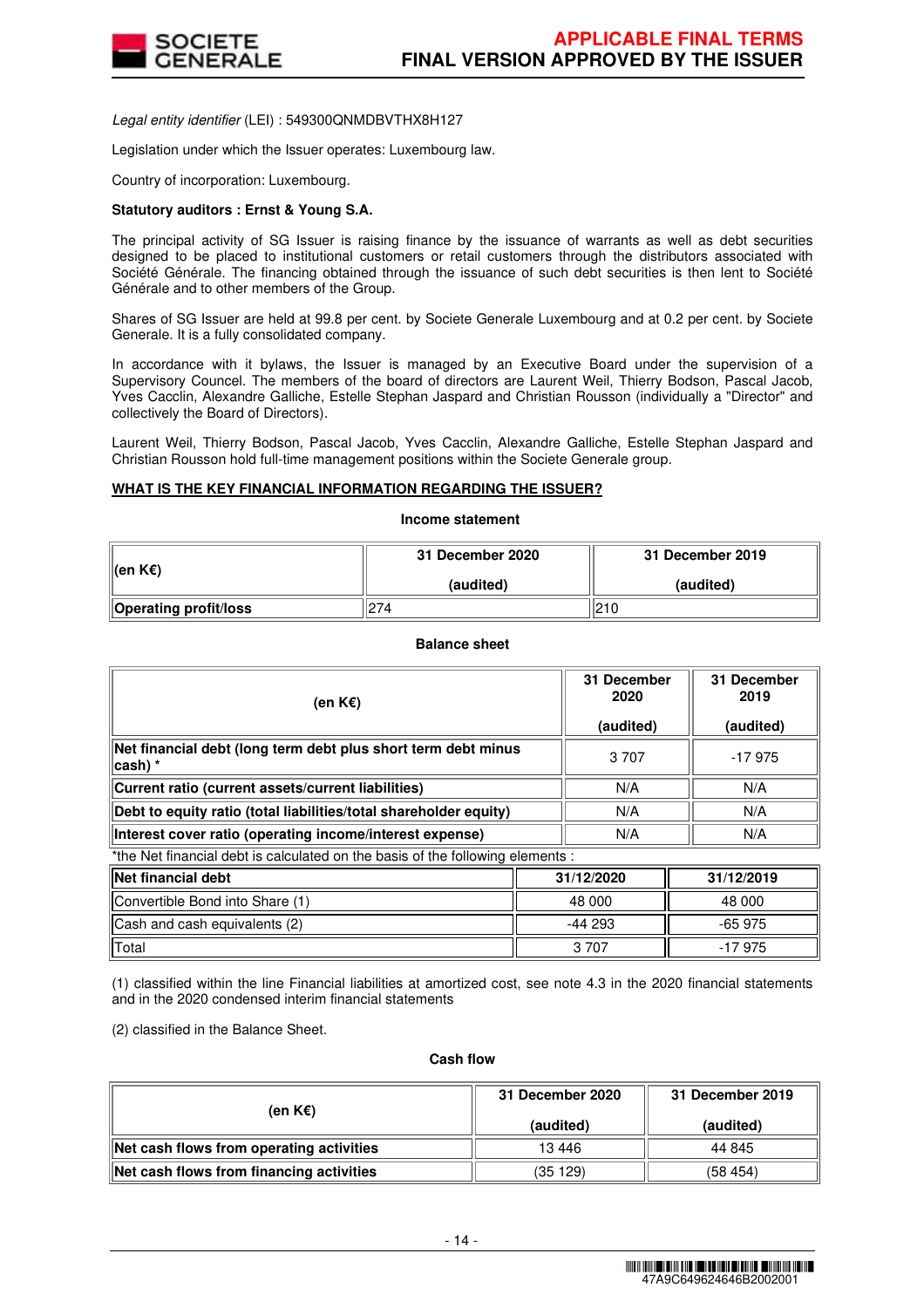

# **WHAT ARE THE KEY RISKS THAT ARE SPECIFIC TO THE ISSUER?**

In the event of default or bankruptcy of the Issuer, the investor has recourse only against Société Générale and there is a risk of total or partial loss of the amount invested or conversion into securities (equity or debt) or postponement of maturity, in the event of bail-in affecting the Issuer's securities or Société Générale's structured certificates, without any guarantee or compensation.

## **SECTION C. KEY INFORMATION ON THE SECURITIES**

# **WHAT ARE THE MAIN FEATURES OF THE SECURITIES?**

| <b>EUR</b><br><b>Product Currency</b> |                                                                                                            |                   | <b>Settlement</b><br>Currency    | <b>EUR</b>                                          |                 |
|---------------------------------------|------------------------------------------------------------------------------------------------------------|-------------------|----------------------------------|-----------------------------------------------------|-----------------|
| Listing                               | EuroTLX, a Multilateral Trading<br>Facility organized and managed Nominal Value<br>by Borsa Italiana S.p.A |                   |                                  | EUR 100 per Certificate                             |                 |
| Minimum<br><b>Investment</b>          | <b>EUR 100</b>                                                                                             |                   | <b>Issue Price</b>               | 100% of the Nominal Value                           |                 |
| <b>Final Exercise Date</b>            | 25/02/2027                                                                                                 |                   | <b>Minimum</b><br>Reimbursement  | No, you can lose up to the full<br>linvested amount |                 |
| <b>Capital Barrier</b>                | 70%                                                                                                        |                   | <b>Capital Barrier Type</b>      | lObserved<br>on<br>Observation Date only            | Final <br>the   |
| Coupon Barrier                        | 70%                                                                                                        |                   | Coupon                           | 2.25%                                               |                 |
| Early<br><b>Barrier</b>               | Redemption<br>100%                                                                                         |                   |                                  |                                                     |                 |
| Reference Underlying                  |                                                                                                            | <b>Identifier</b> | Relevant Exchange                |                                                     | <b>Currency</b> |
| <b>BASF SE</b>                        | DE000BASF111                                                                                               |                   | Frankfurt Stock Exchange (Xetra) |                                                     | <b>EUR</b>      |

#### **ISIN Code :** XS2394946177 **Number of Certificates :** up to 300000

This product is a certificate governed by English law.

This product is designed to provide a conditional coupon on a periodic basis. It is possible for the product to be automatically redeemed early based on pre-defined conditions. If the product is not redeemed early, both the coupon and the capital redemption at maturity will be linked to the performance of the Reference Underlying. Your capital will be fully at risk when investing in this product.

#### Coupon

Provided that the product has not been previously redeemed early:

- On each Coupon Observation Date, if the level of the Reference Underlying is at or above the Coupon Barrier, you will receive on the payment date:

The Coupon multiplied by the number of periods the product has elapsed since inception, minus the sum of coupons already paid.

- Otherwise, you will not receive the Coupon.

A period corresponds to six months.

Automatic Early Redemption

On any Early Redemption Observation Date, if the level of the Reference Underlying is at or above the Early Redemption Barrier, the product will be redeemed early and you will receive 100% of the Nominal Value.

Final Exercise On the Final Exercise Date, provided that the product has not been redeemed early, you will receive a Final Exercise Amount.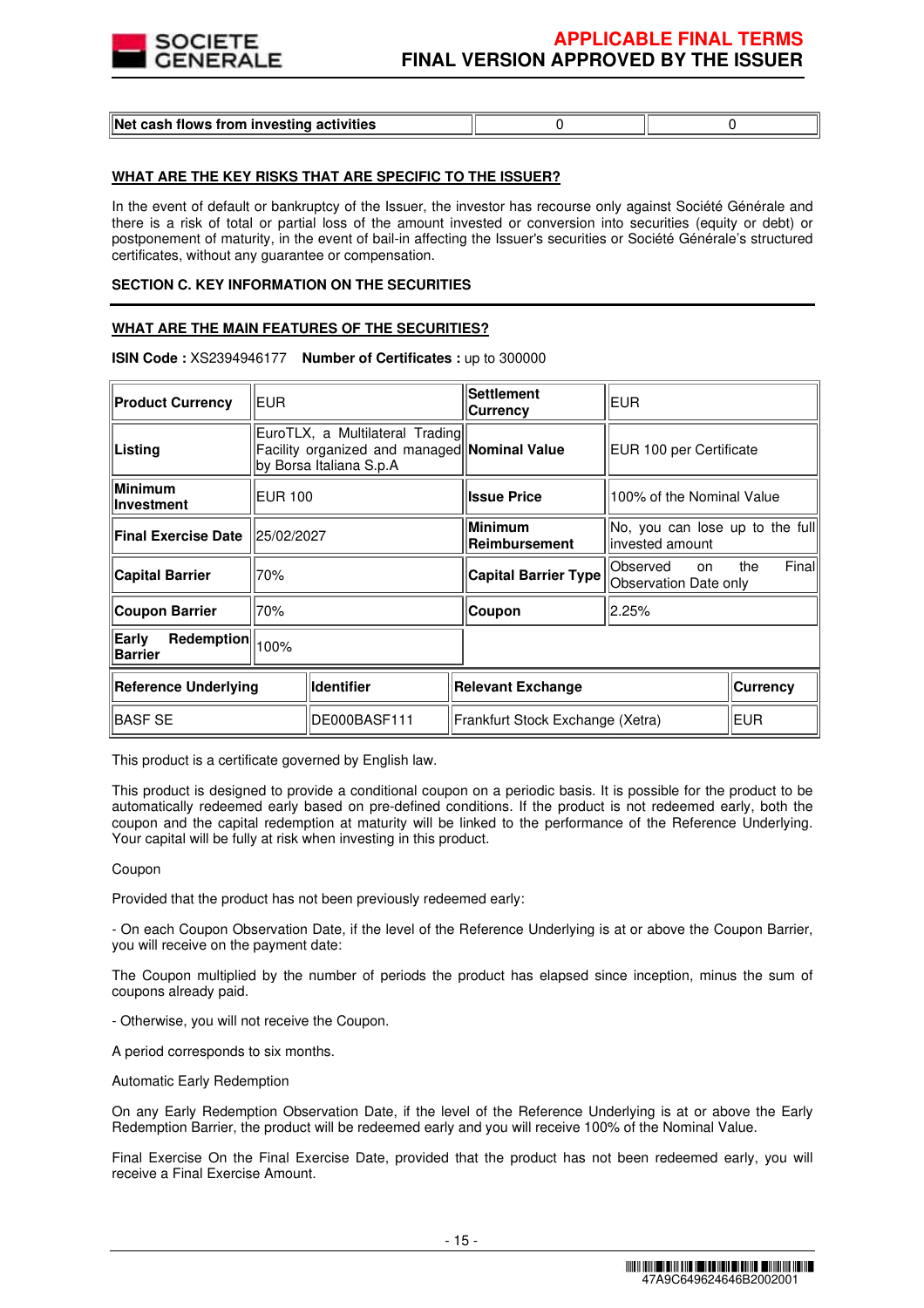

- If the Final Level of the Reference Underlying is at or above the Capital Barrier, you will receive:

100% of the Nominal Value.

- Otherwise, you will receive the Final Level of the Reference Underlying multiplied by the Nominal Value. In this scenario, you will suffer a partial or total loss of your invested amount.

Additional Information

- The level of the Reference Underlying corresponds to its value expressed as a percentage of its Initial Value.

- The Initial Value of the Reference Underlying is its value observed on the Initial Observation Date.
- The Final Level is the level of the Reference Underlying observed on the Final Observation Date.
- Coupons are expressed as a percentage of the Nominal Value.

- Extraordinary events may lead to changes to the product's terms or the early termination of the product and could result in losses on your investment

- The product is available through a public offering during the applicable offering period in the following jurisdiction(s): Italy

| <b>Ilssue Date</b>                | 28/02/2022                                                                                                                                         |
|-----------------------------------|----------------------------------------------------------------------------------------------------------------------------------------------------|
| ∥Initial Observation Date         | 25/02/2022                                                                                                                                         |
| Final Observation Date            | 18/02/2027                                                                                                                                         |
| ∥Final Exercise Date              | 25/02/2027                                                                                                                                         |
| ∥Coupon<br><b>∥Dates</b>          | <b>Observation</b> 25/08/2022, 27/02/2023, 25/08/2023, 26/02/2024,<br>25/02/2025,<br>26/08/2024,<br>25/08/2025, 25/02/2026, 25/08/2026, 18/02/2027 |
| Early<br><b>Observation Dates</b> | <b>Redemption</b> 27/02/2023,<br>25/08/2025.<br>25/08/2023,<br>26/08/2024,<br>25/02/2025,<br>26/02/2024.<br>25/02/2026, 25/08/2026                 |

# **Waiver of Set-off rights**

The Certificateholders waive any right of set-off, compensation and retention in relation to the Certificates, to the extent permitted by law.

#### **Submission to jurisdiction:**

The Issuer accepts the competence of the courts of England in relation to any dispute against the Issuer, but accepts that such Certificateholders may bring their action before any other competent court.

#### **Ranking:**

The Certificates will be direct, unconditional, unsecured and unsubordinated obligations of the Issuer and will rank at least pari passu with all other outstanding direct, unconditional, unsecured and unsubordinated obligations of the Issuer, present and future.

The Certificateholder acknowledge that in case of resolutions pursuant to Directive 2014/59/UE in relation to the Issuer's liabilities or the non subordianted, senior preferred, structured and LMEE ratio eligible liabilities of Société Générale, the Certificates may be subject to the reduction of all, or a portion, of the amounts due, on a permanent basis, a conversion of all, or a portion, of the amounts due into shares or other securities of the Issuer or the Guarantor or another person; cancellation; and/or the amendment on maturity of the Certificates or amendment on the calendar or the amount of the interests.

# **RESTRICTIONS ON THE FREE TRANSFERABILITY OF THE SECURITIES :**

Not Applicable. There is no restriction on the free transferability of the Certificates, subject to selling and transfer restrictions which may apply in certain jurisdictions including restrictions applicable to the offer and sale to, or for the account or benefit of, persons other than Permitted Transferees.

A Permitted Transferee means any person who (i) is not a U.S. person as defined pursuant to Regulation S; (ii) is not a person who comes within any definition of U.S. person for the purposes of the CEA or any CFTC Rule, guidance or order proposed or issued under the CEA (for the avoidance of doubt, any person who is not a "Non-United States person" defined under CFTC Rule 4.7(a)(1)(iv), but excluding, for purposes of subsection (D)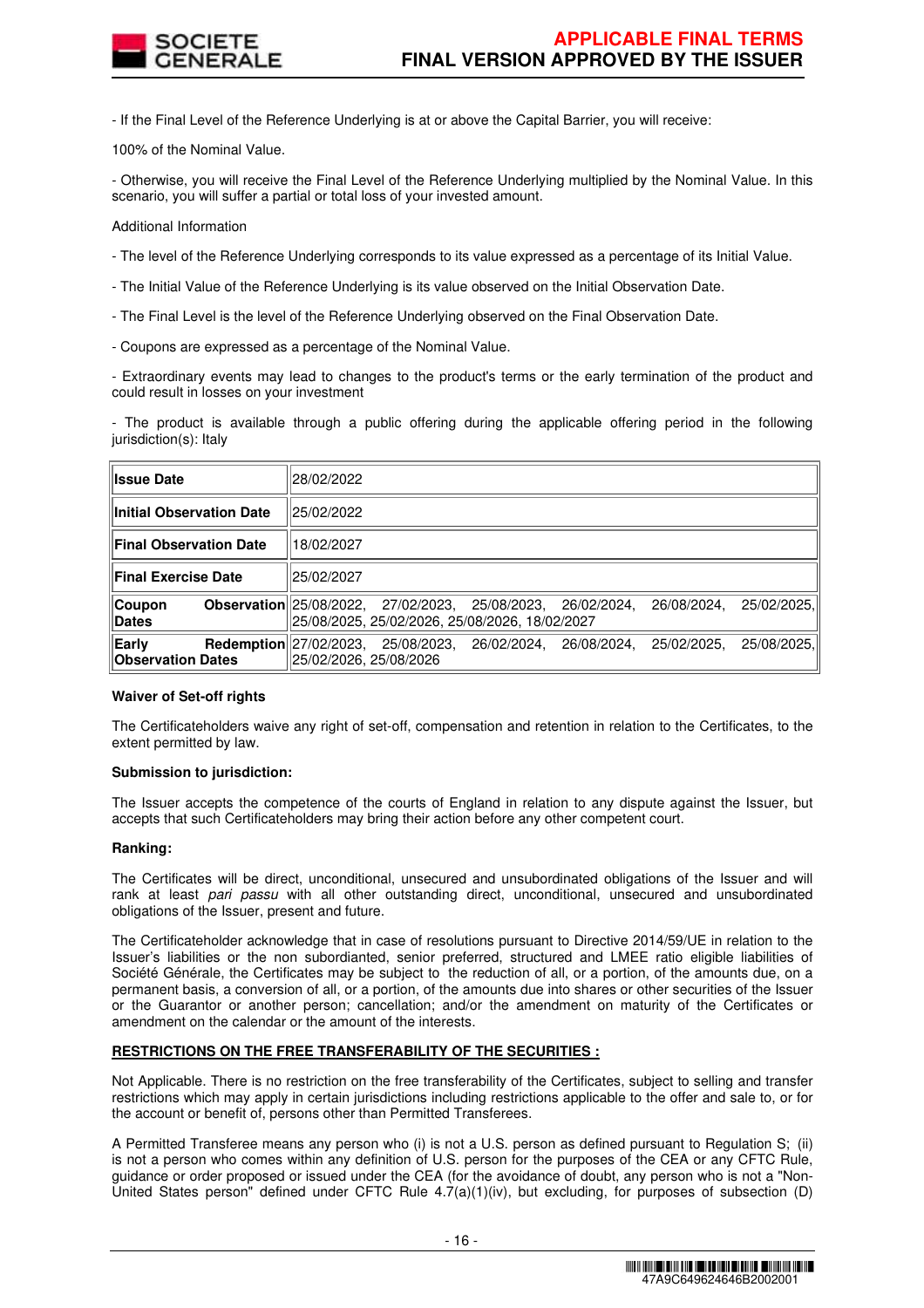

thereof, the exception for any qualified eligible person who is not a "Non-United States person," shall be considered a U.S. person); and (iii) is not a "U.S. Person" for purposes of the final rules implementing the credit risk retention requirements of Section 15G of the U.S. Securities Exchange Act of 1934, as amended (the **U.S. Risk Retention Rules**) (a **Risk Retention U.S. Person**).

# **WHERE THE SECURITIES WILL BE TRADED?**

#### **Admission to trading:**

Application will be made for the Certificates to be admitted to trading on the Multilateral Trading Facility ("MTF") named EuroTLX organized and managed by Borsa Italiana S.p.A.

#### **There can be no assurance that the listing and trading of the Certificates will be approved with effect on the Issue Date or at all.**

#### **IS THERE A GUARANTEE ATTACHED TO THE SECURITIES?**

#### **Nature and scope of the guarantee:**

The Certificates are unconditionally and irrevocably guaranteed by Société Générale (the **Guarantor**) pursuant to the guarantee governed by French law made as of 04/06/2021 (the Guarantee).

The Guarantee obligations constitutes a direct, unconditional, unsecured and unsubordinated obligations of the Guarantor ranking as senior preferred obligations, as provided for in Article L. 613-30-3-I-3° of the French Code "monétaire et financier" and will rank at least pari passu with all other existing and future direct, unconditional, unsecured senior preferred obligations of the Guarantor, including those in respect of deposits.

Any references to sums or amounts payable by the Issuer which are guaranteed by the Guarantor under the Guarantee shall be to such sums and/or amounts as directly reduced, and/or in the case of conversion into equity, as reduced by the amount of such conversion, and/or otherwise modified from time to time resulting from the application of a bail-in power by any relevant authority pursuant to directive 2014/59/EU of the European Parliament and of the Council of the European Union.

## **Description of the Guarantor:**

The Guarantor, Société Générale is the parent company of the Société Générale Group.

Domicile: 29, boulevard Haussmann, 75009 Paris, France.

Legal form: Public limited liability company (société anonyme).

Country of incorporation: France.

Legal entity identifier (LEI) : O2RNE8IBXP4R0TD8PU41

The Guarantor may on a regular basis, as defined in the conditions set by the French Banking and Financial Regulation Committee, engage in all transactions other than those mentioned above, including in particular insurance brokerage.

Generally speaking, the Guarantor may carry out, on its own behalf, on behalf of third parties or jointly, all financial, commercial, industrial, agricultural, personal property or real property, directly or indirectly related to the above-mentioned activities or likely to facilitate the accomplishment of such activities.

#### **Key financial information on the Guarantor:**

#### **Income statement**

| IIn millions of euros                                                             | <b>First Quarter</b><br>2021<br>(unaudited) | 31.12.2020<br>(audited) | <b>First Quarter</b><br>2020<br>(unaudited) | 31.12.2019<br>(audited) |
|-----------------------------------------------------------------------------------|---------------------------------------------|-------------------------|---------------------------------------------|-------------------------|
| (Total<br>Net interest income (or equivalent)<br>linterest income and expense)*** | N/A                                         | 10,473                  | N/A                                         | 11,185                  |
| Net fee and commission income (Total Fee<br>lincome and expense)                  | N/A                                         | 4.917                   | N/A                                         | 5,257                   |
| Net impairment loss on financial assets (Cost<br>$ $ of risk $ $                  | (276)                                       | (3,306)                 | (820)                                       | (1,278)                 |
| Net trading income (Net gains and losses on                                       | N/A                                         | 2.851                   | N/A                                         | 4,460                   |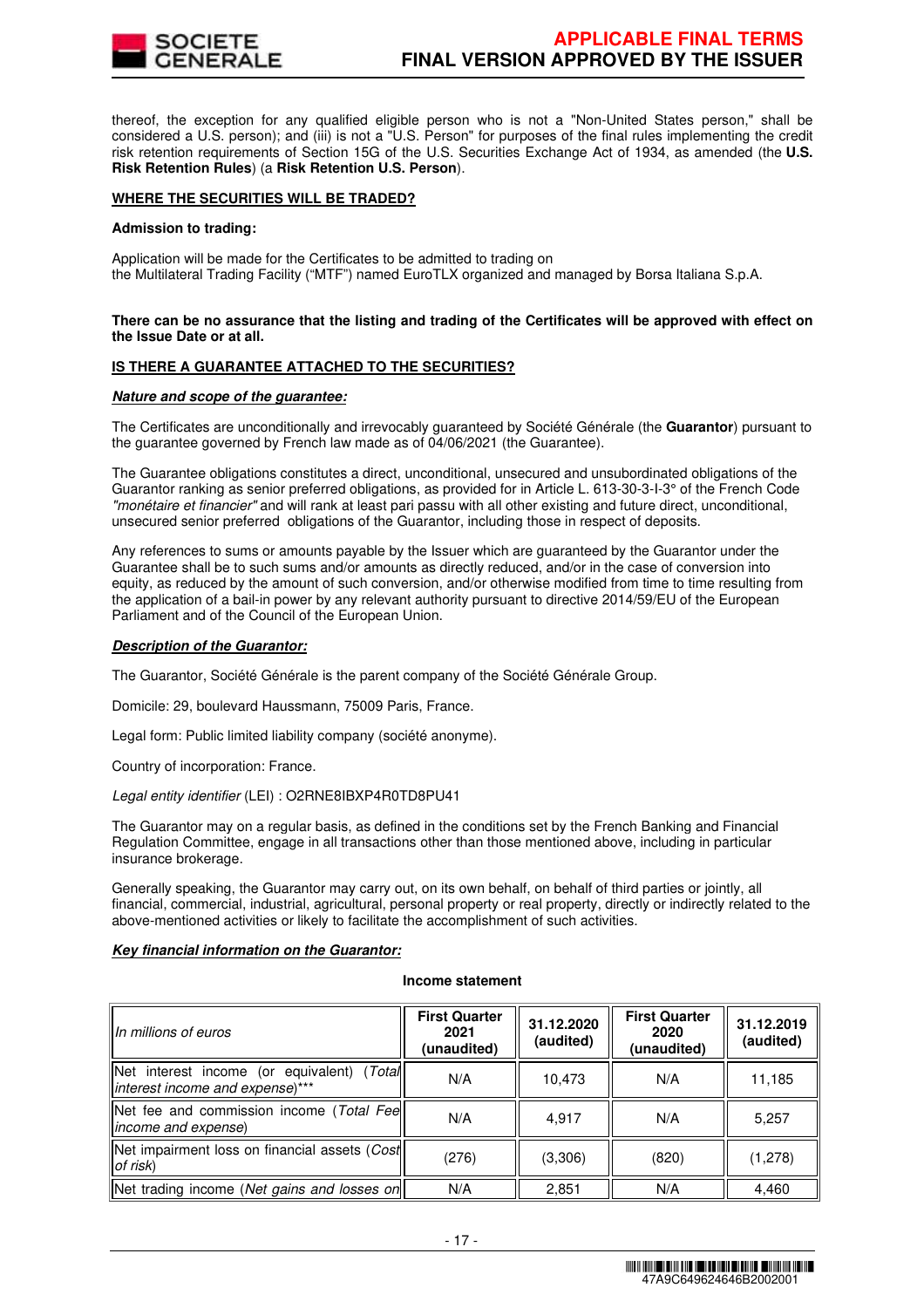

# **APPLICABLE FINAL TERMS FINAL VERSION APPROVED BY THE ISSUER**

| financial transactions                                                                                                                                         |       |       |       |          |
|----------------------------------------------------------------------------------------------------------------------------------------------------------------|-------|-------|-------|----------|
| Measure of financial performance used by the<br>lissuer in the financial statements such as<br>loperating profit (Gross operating income)                      | 1.497 | 5.399 | 492   | 6.944    |
| Net profit or loss (for consolidated financial)<br>statements net profit or loss attributable to<br>equity holders of the parent) (Net income,<br>Group share) | 814   | (258) | (326) | $3.248*$ |

# **Balance sheet**

| In billions of euros                                                                                                                                                               | <b>First Quarter</b><br>2021<br>(unaudited) | 31.12.2020<br>(audited) | <b>First Quarter</b><br>2020<br>(unaudited) | 31.12.2019<br>(audited) | #Value as outcome<br>from the most recent<br>supervisory review<br>and evaluation<br>process (SREP) |
|------------------------------------------------------------------------------------------------------------------------------------------------------------------------------------|---------------------------------------------|-------------------------|---------------------------------------------|-------------------------|-----------------------------------------------------------------------------------------------------|
| Total assets (Total Assets)                                                                                                                                                        | 1,503.0                                     | 1,462.0                 | 1,507.7                                     | 1,356.3                 | N/A                                                                                                 |
| Senior debt (Debt securities<br>issued)                                                                                                                                            | 137.2                                       | 139.0                   | 139.6                                       | 125.2                   | N/A                                                                                                 |
| debt<br>Subordinated<br>(Subordinated debts)                                                                                                                                       | 16.2                                        | 15.4                    | 15.0                                        | 14.5                    | N/A                                                                                                 |
| and<br>receivables<br>Loans<br>to<br>customers (Customer loans at<br>amortised cost)                                                                                               | 456.5                                       | 448.8                   | 461.8                                       | 450.2                   | N/A                                                                                                 |
| from<br>Deposits<br>customers<br>(Customer deposits)                                                                                                                               | 467.7                                       | 456.1                   | 442.6                                       | 418.6                   | N/A                                                                                                 |
| equity (Shareholders'<br>Total<br>equity, subtotal Equity, Group<br>share)                                                                                                         | 62.9                                        | 61.7                    | 62.6                                        | 63.5                    | N/A                                                                                                 |
| Non performing loans (based<br>on net carrying amount)<br>and<br>receivables)<br>Loans<br>(Doubtful loans)                                                                         | 17.4                                        | 17.0                    | 16.6                                        | 16.2                    | N/A                                                                                                 |
| Common Equity Tier 1 capital<br>(CET1) ratio (or other relevant<br>prudential capital adequacy<br>depending<br>on<br>thel<br>ratop<br>issuance) (Common<br>Equity<br>Tier 1 ratio) | $13.5\%(1)$                                 | $13.4\%(1)$             | 12.6%                                       | 12.7%                   | 9.03% **                                                                                            |
| (Total<br>Total<br>capital<br>ratio<br>capital ratio)                                                                                                                              | $19.1\%$ $(1)$                              | $19.2\%(1)$             | 18.0%                                       | 18.3%                   | N/A                                                                                                 |
| calculated<br>Leverage<br>ratio<br>under applicable regulatory<br>framework (Fully-loaded CRR<br>leverage ratio)                                                                   | $4.5\%(1)$                                  | 4.8%(1)                 | 4.2%                                        | 4.3%                    | N/A                                                                                                 |

\* As from January 1st 2019, in accordance with the amendment to IAS 12 "Income Tax", the tax saving related to the payment of coupons on undated subordinated and deeply subordinated notes, previously recorded in consolidated reserves, is now recognised in income on the "Income tax" line.

\*\* Taking into account the combined regulatory buffers, the CET1 ratio level that would trigger the Maximum Distributable Amount mechanism would be 9.03% as of 31 March 2021

\*\*\* Titled in italics refer to titled used in the financial statements.

(1) Phased-in ratio

The audit report does not contain any qualification.

#### **Key risks that are specific to the guarantor :**

Due to Société Générale's role as guarantor and counterparty to the Issuer's hedging transactions, investors are essentially exposed to Société Générale's credit risk and have no recourse against the Issuer in the event of the Issuer's default.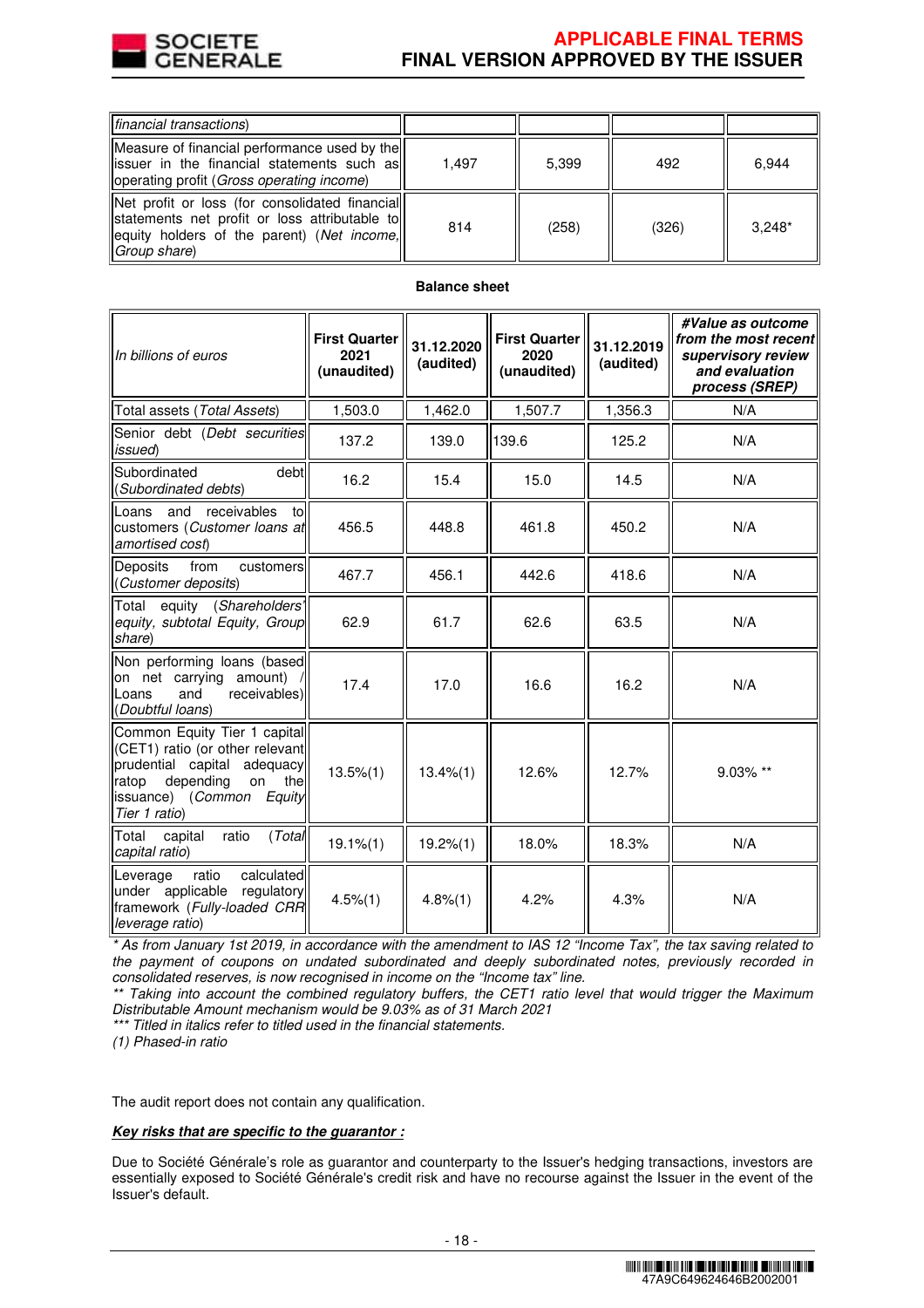

# **WHAT ARE THE KEY RISKS THAT ARE SPECIFIC TO THE SECURITIES?**

The investor bears the risk of total or partial loss of the amount invested at redemption of the Certificates on the Final Exercise Date or the event the Certificates is sold by the investor before that date.

Although it is subject to market making agreement, the liquidity of the product may be affected by exceptional circumstances that make it difficult to sell the product or at a price that results in a total or partial loss of the amount invested.

Certificates may be early redeemed automatically when the level of the Underlying(s) reaches a certain level. Investors will not benefit from the performance of the Underlying(s) subsequent to such event.

The market value of the Certificates depends on the evolution of market parameters at the time of exit (price level of the Underlying(s), interest rates, volatility and credit spreads) and may therefore result in a risk of total or partial loss on the amount initially invested.

Events unrelated to the Underlying(s) (e.g. change in law, including tax law, force majeure) may lead to early redemption of the Certificates and thus to total or partial loss of the amount invested.

Events affecting the Underlying(s) or hedging transactions may lead to adjustments, de-indexation, substitution of the Underlying(s), or early redemption of the Certificates and consequently to losses on the amount invested, including in the case of capital protection.

If the currency of the investor's main activities is different from that of the product, the investor is exposed to currency risk, especially in the event of exchange controls, which may reduce the amount invested.

# **SECTION D - KEY INFORMATION ON THE OFFER OF SECURITIES TO THE PUBLIC AND/OR ADMISSION TO TRADING ON A REGULATED MARKET**

# **UNDER WHICH CONDITIONS AND TIMETABLE CAN I INVEST IN THIS SECURITIES ?**

# **DESCRIPTION OF THE TERMS AND CONDITIONS OF THE OFFER :**

#### **Non Exempted Offer Jurisdiction(s):** Italy

#### **Offer Period:**

From and including January 26, 2022 at 9.00 a.m. Central European Time (CET) to and including February 23, 2022 at 4.00 p.m. CET, subject to any early closing of the Offer Period as described below.

The Certificates will be distributed:

(a) within the premises of the Distributors (at their offices and branches);

(b) through door-to-door selling (fuori sede) pursuant to Articles 30 and 31 of the Italian Legislative Decree No. 58 of 24th February 1998, as amended from time to time (the **"Italian Financial Services Act"**) from and including January 26, 2022 at 9.00 a.m. Central European Time (CET) to and including February 18, 2022 at 4.00 p.m. CET; and

(c) through long distance selling techniques (tecniche di comunicazione a distanza) pursuant to article 32 of the Italian Financial Services Act from and including January 26, 2022 at 9.00 a.m. Central European Time (CET) to and including February 11, 2022 at 4.00 p.m. CET,

subject to any early closing of the Offer Period as described below.

The Distributor intending to distribute Certificates through door-to-door selling (fuori sede) pursuant to article 30 of the Italian Financial Services Act will collect the acceptance forms - other than directly at their branches and offices - through financial advisors for door-to-door selling (consulenti finanziari abilitati all'offerta fuori sede) pursuant to Article 31 of the Italian Financial Services Act.

Pursuant to Article 30, paragraph 6, of the Italian Financial Services Act, the validity and enforceability of contracts entered into through door-to-door selling (fuori sede) is suspended for a period of 7 (seven) days from the date of subscription of the acceptance form by the relevant investor.

Within such period investors may notify the relevant Distributor of their withdrawal without payment of any charge or commission.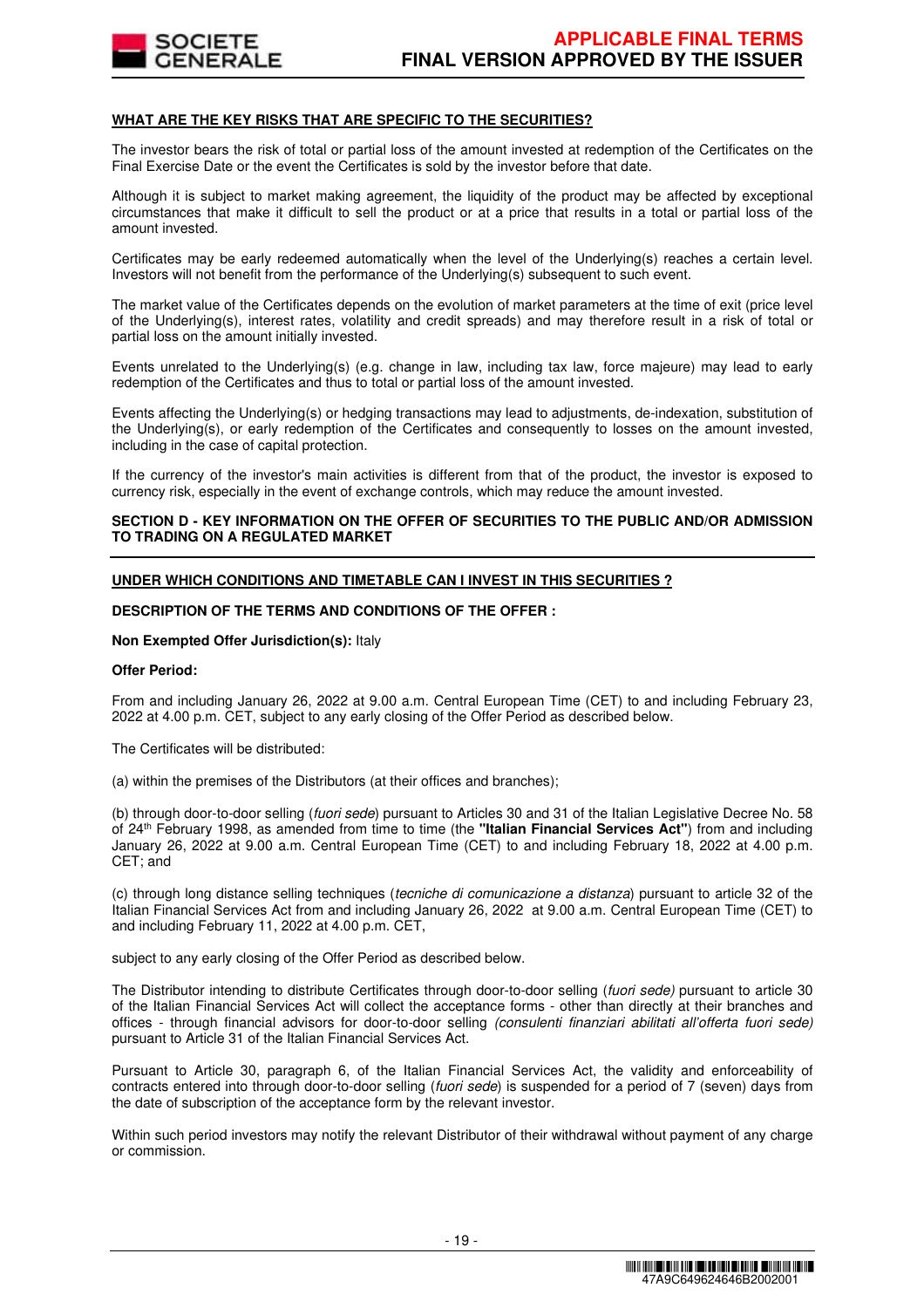

The Certificates will be also offered through long distance selling techniques (tecniche di comunicazione a distanza) pursuant to article 32 of the Italian Financial Services Act  $\ddot{\mu}e$ , through the trading-online platform of the Distributors and/or recorded telephone orders). In this case, investors may purchase the Certificates via the internet, after being identified by the Distributor, by using their personal password/identification codes. Pursuant to article 67-duodecies of the Italian Legislative Decree No. 206/2005 as amended (the so called "Codice del Consumo"), the validity and enforceability of the contracts entered into through long distance selling techniques (tecniche di comunicazione a distanza) is suspended for a period of 14 (fourteen) days from the date of subscription of the acceptance form by the relevant investor. Within such period investors may notify the relevant Distributor of their withdrawal without any charge or commission.

**Offer Price:** The Certificates will be offered at the Issue Price of which up to a maximum of 4.00% is represented by distribution fee payable upfront by the Guarantor to Deutsche Bank SpA, Piazza del Calendario, 3, 20126 Milano (the **Distributor**).

#### **Conditions to which the offer is subject:**

Offers of the Certificates are conditional on their issue and, on any additional conditions set out in the standard terms of business of the financial intermediaries, notified to investors by such relevant financial intermediaries.

The Issuer reserves the right to close the Offer Period prior to its stated expiry for any reason. The Issuer reserves the right to withdraw the offer and cancel the issuance of the Certificates for any reason at any time on or prior to the Issue Date. For the avoidance of doubt, if any application has been made by a potential investor and the Issuer exercises such right, no potential investor shall be entitled to subscribe or otherwise acquire acquire the the Certificates. In each case, a notice to the investors on the early termination or the withdrawal, as applicable, will be published on the website of the Issuer (http://prospectus.socgen.com).

The validity of the offer is subject to the condition that the decision of admission to trading on EuroTLX is released by Borsa Italiana S.p.A. by not later than on the day immediately preceding the Issue Date; otherwise, the offer will be deemed withdrawn and the issuance cancelled. The Issuer undertakes to file the relevant application with Borsa Italiana S.p.A. in due time to allow Borsa Italiana S.p.A. to release a decision, according to its rules, within the day immediately preceding the Issue Date.

**Issue Price:** EUR 100 per Certificate of EUR 100 Specified Denomination

# **Estimate of total expenses related to the issuance or the offer, including estimated expenses charged to the investor by the Issuer or the offeror:**

The entry costs, included in the Issue Price and determined as of 19/01/2022 (the **launch date of the issuance**), charged to the investor by the Issuer or the Offeror are equal to 4.00% of the Nominal Amount (4.00% placement fee, 0.00 %). The entry costs and potential recurrent costs and potential anticipated exit penalties may have an impact on the return the investor may obtain from his investment.

**Distribution plan:** The product is intended for retail investors and will be offered in Italy

# **WHO IS THE OFFEROR AND/OR THE PERSON ASKING FOR THE ADMISSION TO TRADING ?**

Société Générale as Dealer

Tour Société Générale - 17 Cours Valmy

92987 Paris La Défense Cedex, France

Domicile : 29, boulevard Haussmann, 75009 Paris, France.

Legal form : Public limited liability company (société anonyme).

Applicable law : French law.

Country of incorporation : France

# **WHY IS THIS PROSPECTUS BEING PRODUCED ?**

This prospectus is drawn up for the purposes of the public offer of the Certificates.

**Reasons for the offer and use of proceeds :** The net proceeds from each issue of Certificates will be applied for the general financing purposes of the Société Générale Group, which include making a profit.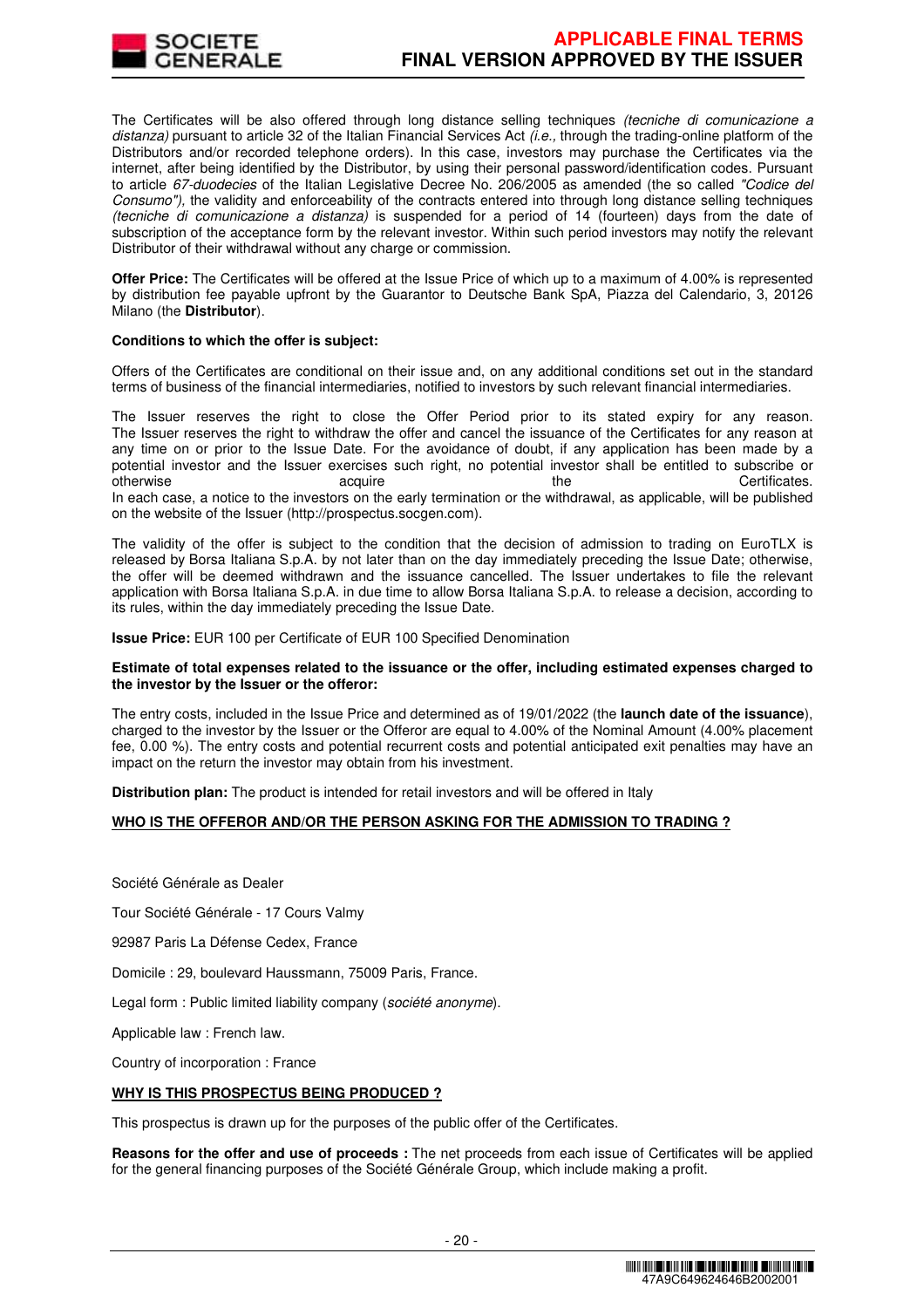

# **Estimated net proceeds : Not Applicable**

**Underwriting**: There is an underwriting agreement on a firm commitment basis with**:** Société Générale

# **Interests of the individual and natural persons of the issuance/offer :**

Save for fees, if any, payable to the Dealer, and so far as the Issuer is aware, no person involved in the issue of the Certificates has an interest material to the offer.

The Dealer and its affiliates have engaged, and may in the future engage, in investment banking and/or commercial banking transactions with, and may perform other services for, the Issuer and its affiliates in the ordinary course of business.

Société Générale will ensure the roles of provider of hedging instruments to the Issuer of the Certificates and Calculation Agent of the Certificates.

The possibility of conflicts of interest between the different roles of Société Générale on one hand, and between those of Société Générale in these roles and those of the Certificateholders on the other hand cannot be excluded.

Furthermore, given the banking activities of Société Générale, conflicts may arise between the interests of Société Générale acting in these capacities (including business relationship with the issuers of the financial instruments being underlyings of the Certificates or possession of non public information in relation with them) and those of the Certificateholders. Finally, the activities of Société Générale on the underlying financial instrument(s), on its proprietary account or on behalf of its customers, or the establishment of hedging transactions, may also have an impact on the price of these instruments and their liquidity, and thus may be in conflict with the interests of the Certificateholders.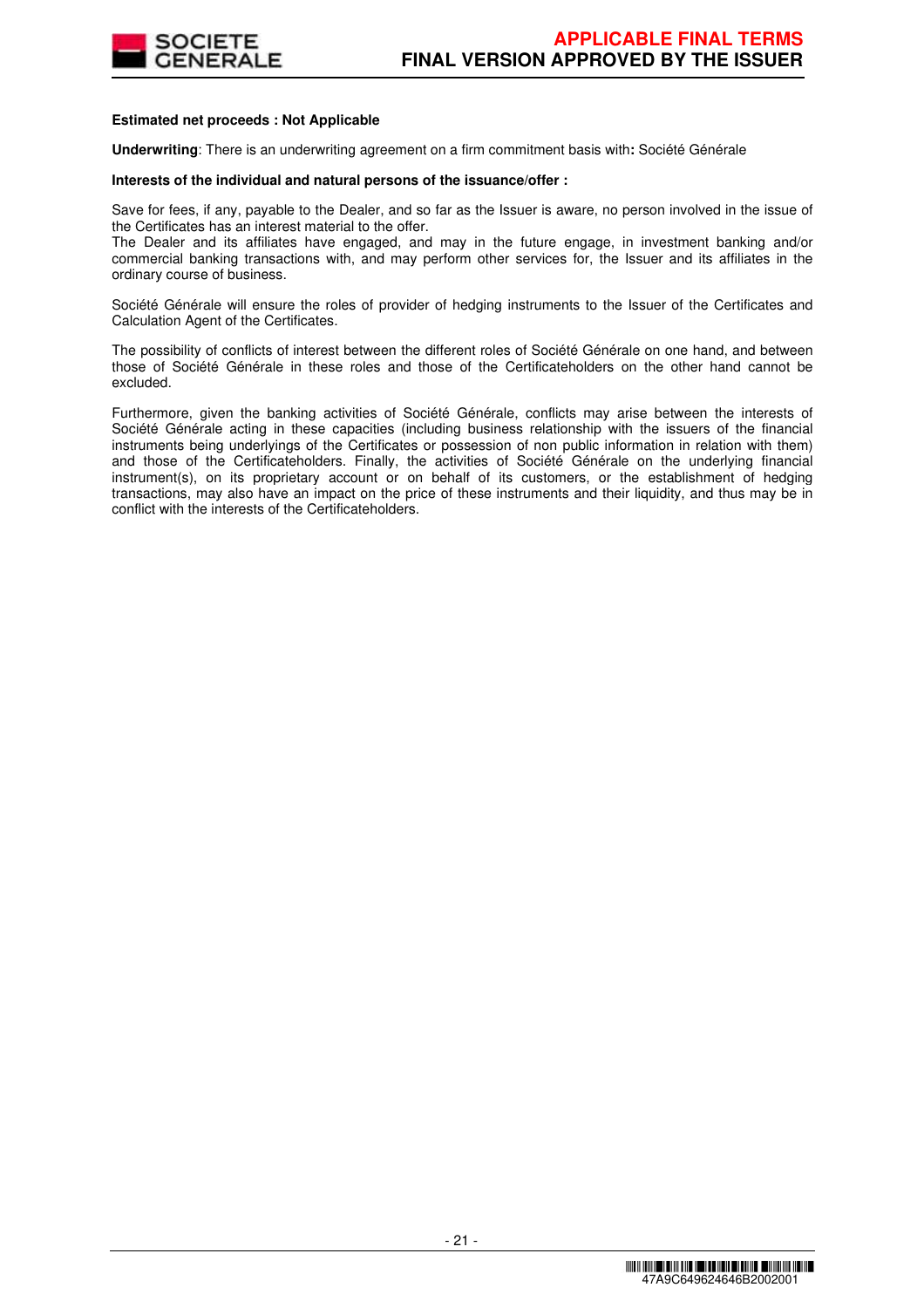

# **NOTA DI SINTESI DELL'EMISSIONE**

# **SEZIONE A – INTRODUZIONE COMPRENSIVA DELLE AVVERTENZE**

**Codice ISIN** : XS2394946177

## **Emittente : SG Issuer**

Domicilio : 16, boulevard Royal, L-2449 Luxembourg

Numero di telefono : + 352 27 85 44 40

Legal entity identifier (LEI) : 549300QNMDBVTHX8H127

# **Offerente e/o soggetto che richiede l'ammissione alle negoziazioni :**

Societe Generale

Tour Société Générale - 17 Cours Valmy

92987 Paris La Défense Cedex, France

Sede legale : 29, boulevard Haussmann, 75009 Paris, France.

Legal entity identifier (LEI) : O2RNE8IBXP4R0TD8PU41

# **Individuazione e contatti dell'autorità competente per l'approvazione del prospetto:**

Approvato dalla Commission de Surveillance du Secteur Financier (CSSF)

110, route d'Arlon L-2991, Luxembourg

E-Mail : direction@cssf.lu

**Data di approvazione del prospetto:** 04/06/2021

# **AVVERTENZE**

La presente nota di sintesi deve essere letta come un'introduzione al prospetto di base (il **Prospectus**).

Qualsiasi decisione di investire nei certificati (i **Certificati**) emessi sulla base Prospetto deve basarsi su una valutazione complessiva del Prospetto da parte dell'investitore.

#### **I potenziali investitori devono essere consapevoli del fatto che questi Certificati potrebbero essere volatili e che potrebbero non ricevere alcun interesse e potrebbero perdere tutto o una parte sostanziale del loro investimento.**

Qualora sia proposto un ricorso dinanzi all'autorità giudiziaria in merito alle informazioni contenute nel Prospetto e nelle relative Condizioni Definitive, il ricorrente potrebbe essere tenuto a sostenere i costi della traduzione del Prospetto di Base prima dell'inizio del procedimento, ai sensi della legislazione nazionale degli Stati Membri.

Nessun soggetto che ha provveduto alla predisposizione della presente nota di sintesi, compresa l'eventuale traduzione, potrà essere ritenuto responsabile civilmente, salvo che questa risulti fuorviante, imprecisa o incoerente se letta congiuntamente alle altre parti del Prospetto, o non offra, se letta congiuntamente alle altre parti del Prospetto, informazioni essenziali volte ad agevolare la decisione dell'investitore di investire nei Certificati.

**State per acquistare un prodotto che non è semplice e può essere di difficile comprensione.**

# **SEZIONE B – INFORMAZIONI CHIAVE SULL'EMITTENTE**

# **CHI È L'EMITTENTE DEI TITOLI?**

**Emittente : SG Issuer** (o l'**Emittente**)

Domicilio: 16, boulevard Royal, L-2449 Luxembourg

Legal entity identifier (LEI) : 549300QNMDBVTHX8H127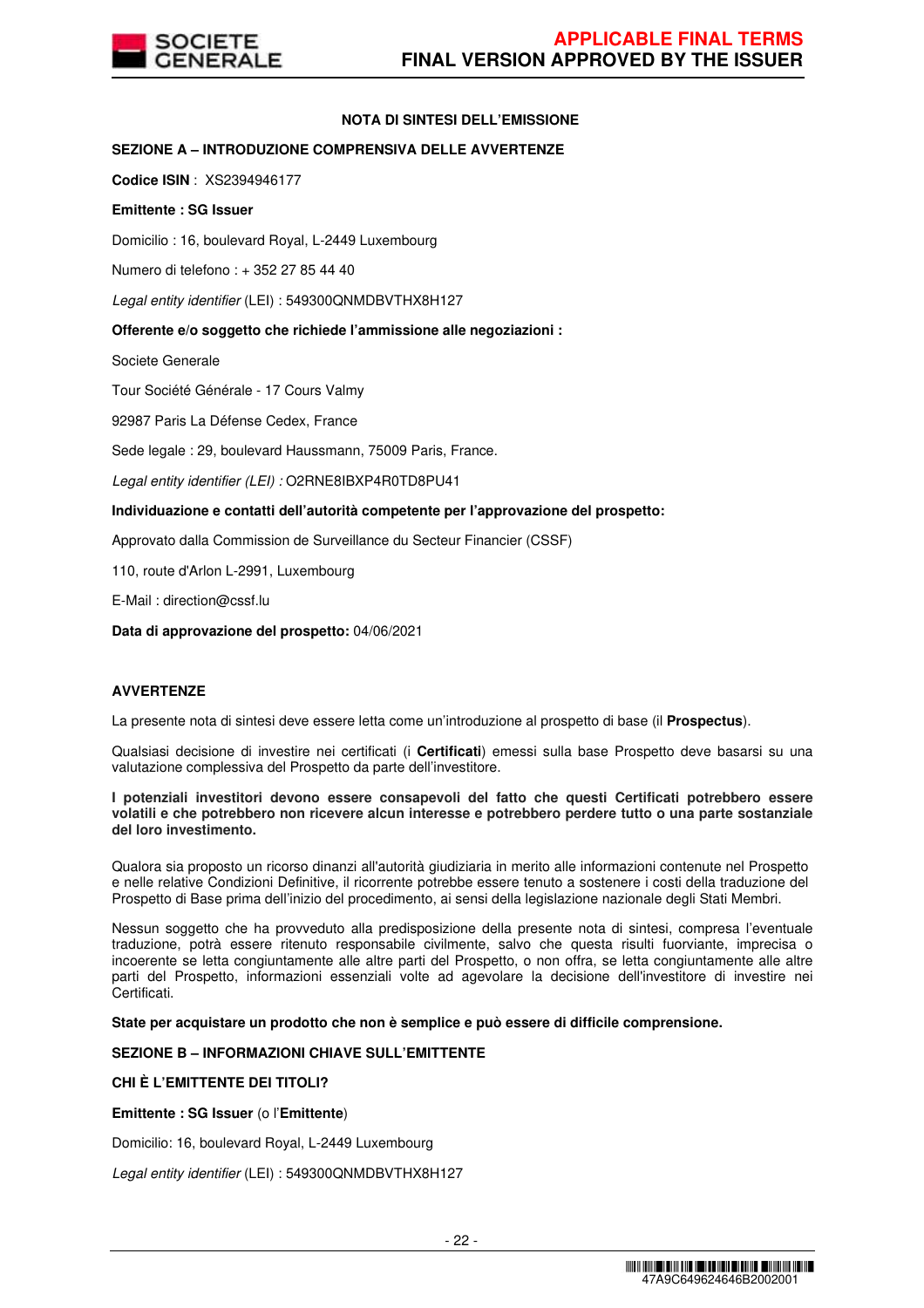

Giurisdizione di riferimento: diritto lussemburghese.

Paese di costituzione: Lussemburgo.

## **Società di revisione : Ernst & Young S.A.**

Le attività principali di SG Issuer sono rappresentate dalla raccolta di fondi tramite l'emissione di warrant e titoli di debito destinati al collocamento presso clienti istituzionali o retail tramite collocatori associati a Société Générale. I fondi derivanti all'emissione di tali titoli di debito vengono quindi concessi in prestito a Société Générale ed altri membri del Gruppo.

Le azioni di SG Issuer sono detenute al 99,8 per cento. da Société Générale Luxembourg e allo 0,2 per cento. di Société Générale. È una società completamente consolidata.

In conformità allo statuto, l'Emittente è gestita da un Consiglio Direttivo sotto la supervisione di un Consiglio di Sorveglianza. I membri del Consiglio Direttivo sono Laurent Weil, Thierry Bodson, Pascal Jacob, Yves Cacclin, Alexandre Galliche, Estelle Stephan Jaspard e Christian Rousson (ciascuno individualmente un **Amministratore**  e collettivamente il **Consiglio di Amministrazione**). Laurent Weil, Thierry Bodson, Pascal Jacob, Yves Cacclin, Alexandre Galliche, Estelle Stephan Jaspard e Christian Rousson esercitano la loro attività di management a tempo pieno all'interno del Gruppo Societe Generale

# **QUALI SONO LE INFORMAZIONI FINANZIARIE CHIAVE RELATIVE ALL'EMITTENTE?**

#### **Conto economico**

| (in migliaia di $\epsilon$ )                                                                       | 31 dicembre 2020       | 31 dicembre 2019       |  |
|----------------------------------------------------------------------------------------------------|------------------------|------------------------|--|
|                                                                                                    | (soggetto a revisione) | (soggetto a revisione) |  |
| $\left\Vert \mathsf{Utile}/\mathsf{perdita} \right\Vert$ operativa $\left\Vert _{274} \right\Vert$ |                        | 210                    |  |

#### **Stato patrimoniale**

| (in migliaia di €)                                                                                                | 31 dicembre 2020<br>(soggetto a revisione) | 31 dicembre 2019<br>(soggetto a revisione) |  |
|-------------------------------------------------------------------------------------------------------------------|--------------------------------------------|--------------------------------------------|--|
| Debito finanziario netto (debiti a lungo<br>termine meno debiti a breve termine menol<br>disponibilità liquide) * | 3 7 0 7                                    | $-17975$                                   |  |
| (attività<br>correntil<br>corrente<br>Rapporto<br>/passività correnti)                                            | N/A                                        | N/A                                        |  |
| Rapporto debito e capitale (passività totali<br>/capitale azionario totale)                                       | N/A                                        | N/A                                        |  |
| Tasso di copertura degli interessi (reddito<br>operativo/spesa per interessi)                                     | N/A                                        | N/A                                        |  |

\* il debito finanziario netto è calcolato sulla base dei seguenti elementi:

| Debito finanziario netto                      | 31/12/2020 | 31/12/2019 |  |
|-----------------------------------------------|------------|------------|--|
| Obbligazioni convertibili in azioni (1)       | 48 000     | 48 000     |  |
| Disponibilità liquide e mezzi equivalenti (2) | -44 293    | $-65975$   |  |
| Totale                                        | 3.707      | -17 975    |  |

(1) classificato nella voce Passività finanziarie a costo ammortizzato, si veda nota 4.3 nel bilancio 2020 e nel bilancio periodico abbreviato del 2020

(2) classificato nello Stato Patrimoniale.

## **Flussi di cassa**

|                              | $\parallel$ 31 dicembre 2020 | 31 dicembre 2019                                                                  |
|------------------------------|------------------------------|-----------------------------------------------------------------------------------|
| (in migliaia di $\epsilon$ ) |                              | $\left\  \text{(soggetto a revisione} \right\  \text{ (soggetto a revisione) }$ " |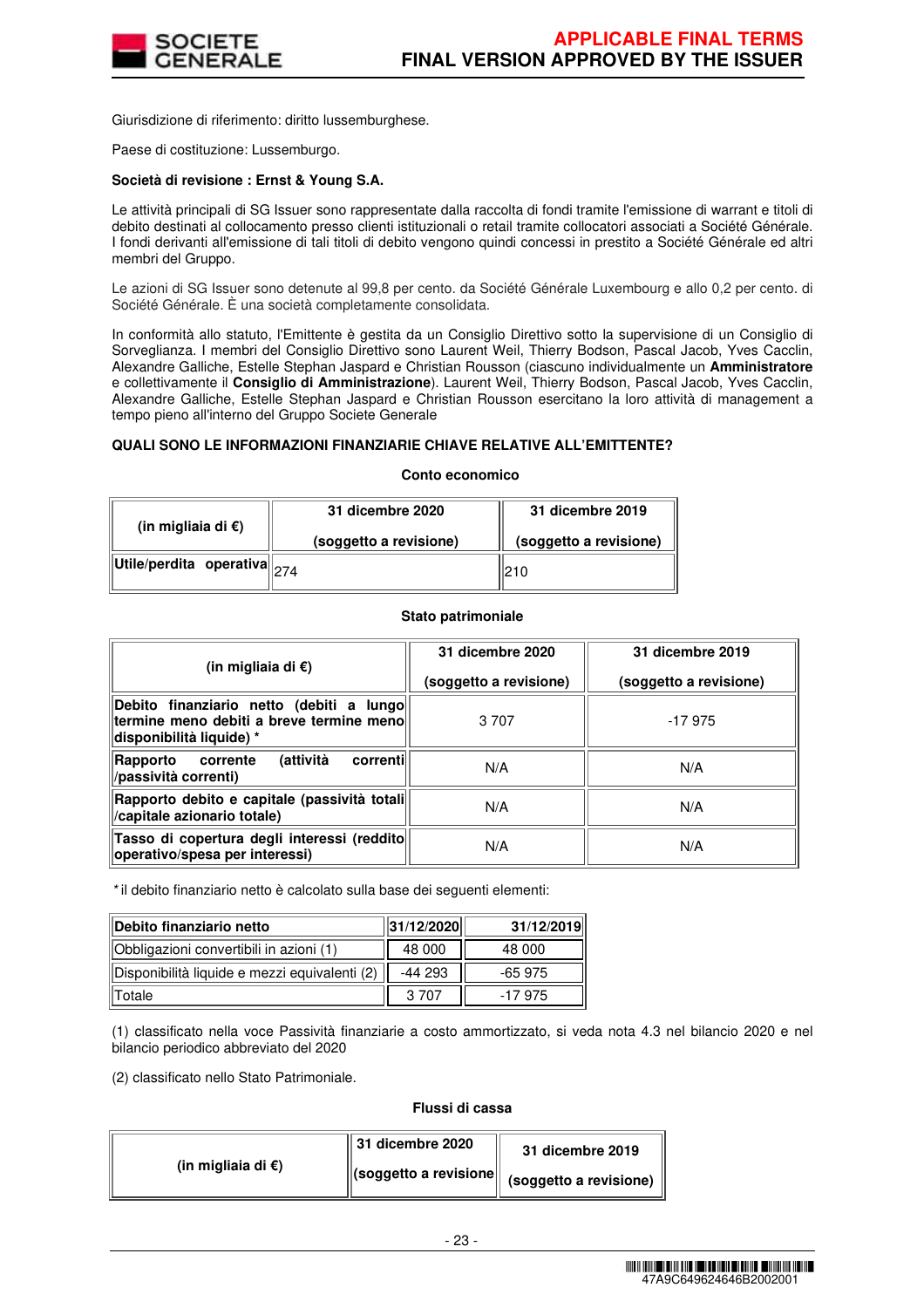

| Flussi di cassa netti da attività<br>operative         | 13446   | 44 845  |
|--------------------------------------------------------|---------|---------|
| Flussi di cassa netti da attivitàl<br>finanziarie      | (35129) | (58454) |
| Flussi di cassa netti da attività dill<br>investimento |         |         |

# **QUALI SONO I RISCHI CHIAVE SPECIFICI DELL'EMITTENTE?**

In caso di inadempimento o fallimento dell'Emittente, l'investitore ha diritto di ricorso soltanto nei confronti di Société Générale e, in caso di bail-in applicato ai titoli dell'emittente o ai prodotti strutturati di Société Générale, è esposto al rischio di perdita totale o parziale dell'importo investito o di sua conversione in titoli (di capitale o di debito) o di spostamento della scadenza, senza alcuna garanzia o compensazione.

#### **SEZIONE C. INFORMAZIONI CHIAVE SUI TITOLI**

#### **QUALI SONO LE CARATTERISTICHE PRINCIPALI DEI TITOLI?**

**Codice ISIN:** XS2394946177 **Numero di Certificati:** fino a 300000

| Valuta<br>Prodotto                               | $\overline{\mathsf{del}}\Vert_{\mathsf{EUR}}$                                                                | Valuta di Regolamento                    | EUR                                                                      |  |
|--------------------------------------------------|--------------------------------------------------------------------------------------------------------------|------------------------------------------|--------------------------------------------------------------------------|--|
| Sede<br>negoziazione                             | EuroTLX, un Sistema<br>di Multilaterale di Negoziazione<br>organizzato e gestito da Borsa<br>Italiana S.p.A. | <b>Valore Nominale</b>                   | 100 EUR per Certificato                                                  |  |
| Investimento<br><b>Minimo</b>                    | 100 EUR                                                                                                      | <b>Prezzo di Emissione</b>               | 100% del Valore Nominale                                                 |  |
| Data di Scadenza  25/02/2027                     |                                                                                                              | Rimborso minimo                          | No, è possibile subire una<br>perdita anche totale<br>dell'investimento. |  |
| <b>Barriera</b><br>sul∥<br>Capitale              | 70%                                                                                                          | Tipologia<br><b>Barriera</b><br>Capitale | sul Rilevazione solo alla Data<br>di Valutazione Finale                  |  |
| Barriera<br>Premio                               | $\bar{\bf s}$ ul $\parallel_{70\%}$                                                                          | Premio                                   | $ 2,25\%$                                                                |  |
| <b>Barriera di</b><br>Liquidazione<br>Anticipata | 100%                                                                                                         |                                          |                                                                          |  |

| <b>IlSottostante di Riferimento</b> | <b>Ildentificatore</b> | ⊞Borsa di Riferimento            | ∣Valuta |
|-------------------------------------|------------------------|----------------------------------|---------|
| <b>IBASF SE</b>                     | DE000BASF111           | Frankfurt Stock Exchange (Xetra) | IIEUP   |

Questo prodotto è un certificato regolato dalla legge inglese.

Questo prodotto è concepito per pagare un premio condizionale su base periodica. E' possibile che il prodotto sia automaticamente rimborsato anticipatamente in base a condizioni predefinite. Se il prodotto non è rimborsato anticipatamente, sia il premio che l' importo di liquidazione del capitale a scadenza saranno legati alla performance del Sottostante di Riferimento. Il capitale investito sarà da considerarsi totalmente a rischio investendo in questo prodotto.

Premio

Se il prodotto non è stato rimborsato anticipatamente:

- Ad ogni Data di Valutazione del Premio, se il livello del Sottostante di Riferimento è pari o superiore alla Barriera sul Premio, si riceverà alla data di pagamento: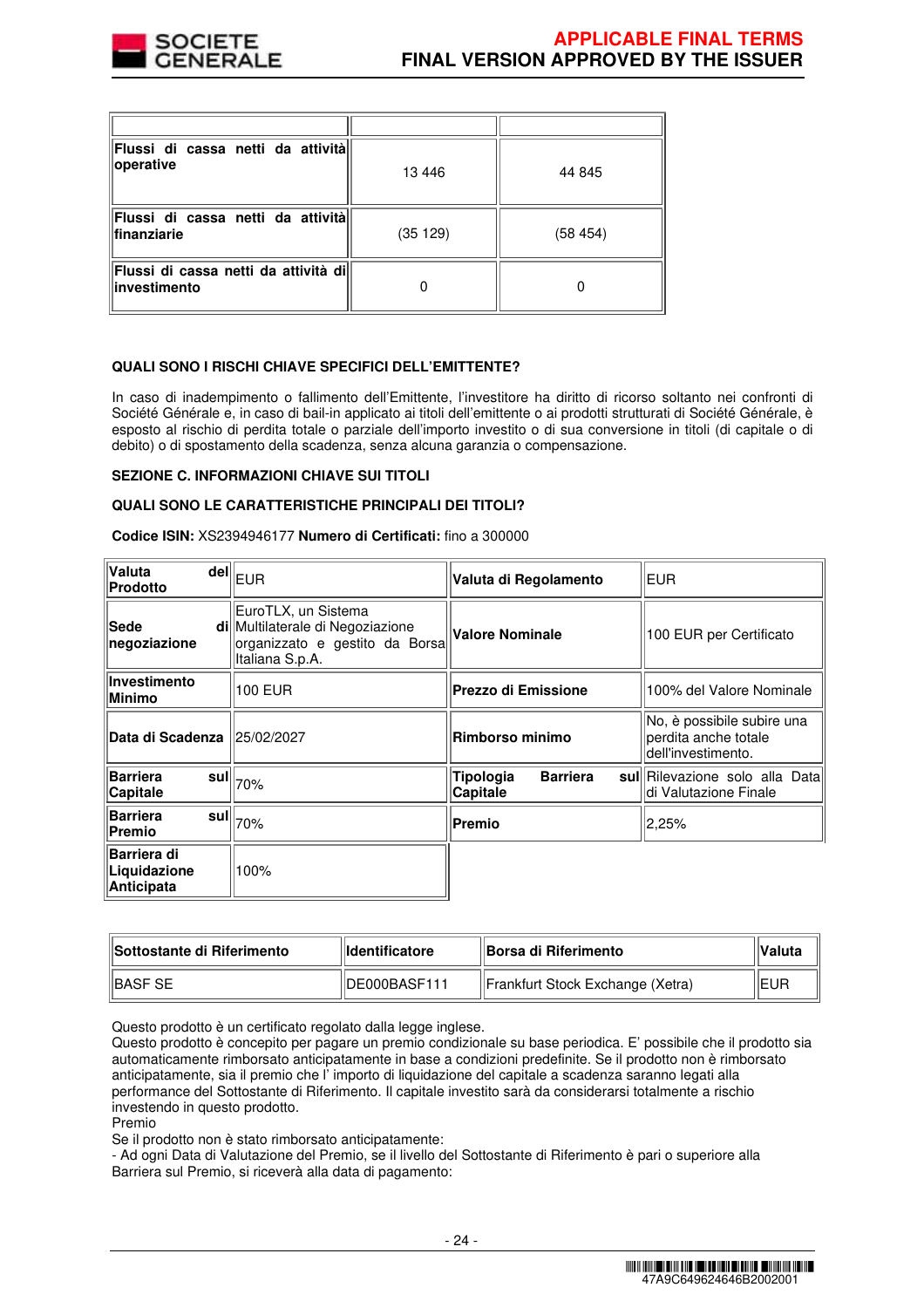

Il Premio moltiplicato per il numero dei periodi trascorsi dall' emissione del prodotto, meno la somma dei premi già pagati.

- Altrimenti, non si riceverà il Premio.

Un periodo corrisponde a sei mesi.

Liquidazione Anticipata Automatica

Ad una qualsiasi Data di Valutazione della Liquidazione Anticipata, se il livello del Sottostante di Riferimento è pari o superiore alla Barriera di Liquidazione Anticipata, il prodotto sarà rimborsato anticipatamente e si riceverà il 100% del Valore Nominale.

Liquidazione Finale

Alla Data di Scadenza, a condizione che il prodotto non sia stato rimborsato anticipatamente, si riceverà un importo finale di liquidazione.

- Se il Livello Finale del Sottostante di Riferimento è pari o superiore alla Barriera sul Capitale,si riceverà: 100% del Valore Nominale.

- Altrimenti, si riceverà il Livello Finale del Sottostante di Riferimento moltiplicato per il Valore Nominale. In questo scenario, si andrà incontro ad una perdita parziale o totale del capitale investito. Ulteriori Informazioni

- Il livello del Sottostante di Riferimento corrisponde al suo valore espresso come percentuale del suo Valore Iniziale.

- Il Valore Iniziale del Sottostante di Riferimento è il suo valore registrato alla Data di Valutazione Iniziale.

- Il Livello Finale è il livello del Sottostante di Riferimento registrato alla Data di Valutazione Finale.

- I Premi sono espressi come percentuale del Valore Nominale.

- Il verificarsi di eventi straordinari potrebbe causare modifiche dei termini del prodotto o il suo rimborso anticipato. Ciò potrebbe comportare perdite sul capitale investito.

- Il prodotto è disponibile mediante un'offerta pubblica durante il periodo di offerta applicabile nelle seguenti giurisdizioni: Italia

| Data di Emissione                                                         | 28/02/2022                                                                                                                 |
|---------------------------------------------------------------------------|----------------------------------------------------------------------------------------------------------------------------|
| di<br>∣Data<br>$\overline{\text{Valutazione}}\ _{25/02/2022}$<br>Iniziale |                                                                                                                            |
| Data di Valutazione Finale                                                | 18/02/2027                                                                                                                 |
| <b>Data di Scadenza</b>                                                   | 25/02/2027                                                                                                                 |
| <b>Valutazione del 25/08/2022,</b><br>Date di<br>Premio                   | 25/02/2025,<br>27/02/2023.<br>26/02/2024.<br>26/08/2024,<br>25/08/2023.<br> 25/08/2025, 25/02/2026, 25/08/2026, 18/02/2027 |
| Date di Valutazione della<br>Liquidazione<br>Anticipata                   | 27/02/2023.<br>25/08/2023.<br>26/02/2024.<br>26/08/2024.<br>25/08/2025.<br>25/02/2025.<br>25/02/2026, 25/08/2026           |

#### **Rinuncia ai diritti di compensazione**

I Portatori dei Certificati rinunciano a qualsiasi diritto di compensazione e ritenzione con riferimento ai Certificati, nella misura consentita dalla legge.

#### **Giurisdizione applicabile**

L'Emittente accetta la competenza dei tribunali inglesi in relazione a qualunque controversia nei confronti dell'Emittente, e che i Portatori dei Certificati possano promuovere un'azione legale innanzi a qualunque altro tribunale competente.

#### **Priorità:**

I Certificati sono obbligazioni dirette, incondizionate, non garantite e non subordinate dell'Emittente e saranno pari passu rispetto a tutte le altre obbligazioni dirette, incondizionate, non garantite e non subordinate dell'Emittente, presenti e future, in circolazione.

Il Portatore dell'obbligazione prende atto e accetta che in caso di risoluzione ai sensi della Direttiva 2014/59/UE che riguardi le passività dell'Emittente ovvero le passività di Societe Generale non subordinate, di tipo senior preferred, strutturate e rilevanti ai fini del rapporto LMEE, I Certificati possono essere oggetto di riduzione totale o parziale degli importi in relazione ad esse dovuti, su base permanente; di conversione in tutto o in parte degli import dovuti in azioni o altri titoli dell'Emittente o del Garante o di altro soggetto; di cancellazione; e/o di modifica della scadenza dei Certificati ovvero modifica del calendario o dell'importo degli interessi.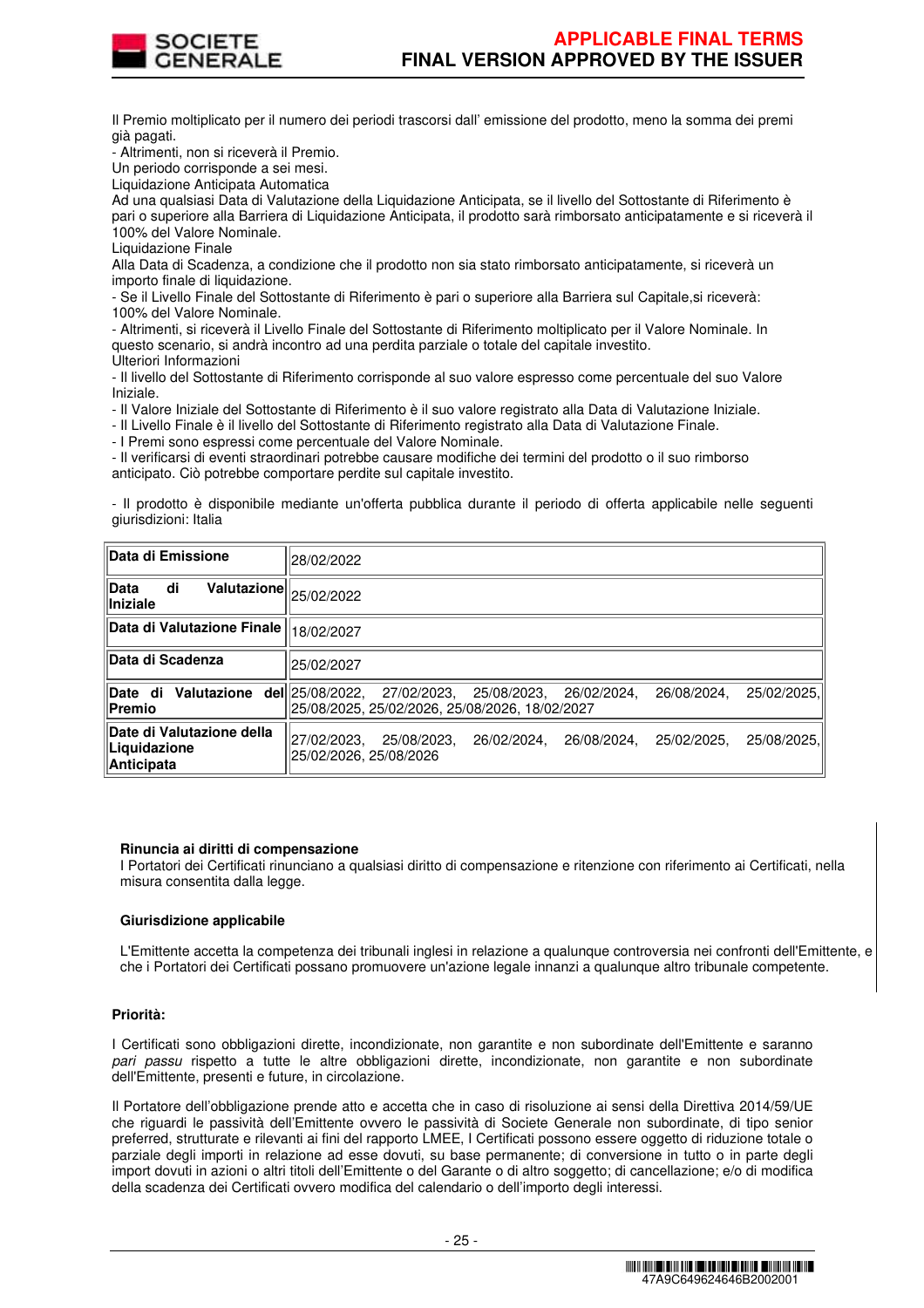

### **RESTRIZIONI ALLA LIBERA TRASFERIBILITÀ DEI CERTIFICATI**

Non Applicabile. Non sussiste alcuna limitazione alla libera trasferibilità dei Certificati, ferme restando le restrizioni di vendita e trasferimento eventualmente in vigore in talune giurisdizioni, incluse le restrizioni applicabili all'offerta e alla vendita a, o per conto o a beneficio di, Cessionari Autorizzati

Un Cessionario Consentito indica qualsiasi soggetto che (i) non è una U.S. person secondo la definizione di cui al Regulation S; e (ii) non è un soggetto che rientra in una qualsiasi definizione di soggetto U.S. ai fini di qualsivoglia regola CEA o CFTC, o linee guida o ordinanze proposte o emesse da CEA (per fini di chiarezza, qualsiasi soggetto che non sia un "soggetto non statunitense" ai sensi della norma CFTC 4.7(a)(1)(iv), ma escludendo, ai fini della sottosezione (D), l'eccezione riferita a qualsiasi soggetto qualificato ed idoneo che non sia un "soggetto non statunitense", sarà considerato un soggetto U.S.); e (iii) non è "soggetto U.S." ai sensi delle norme definitive di attuazione dei requisiti di mantenimento del rischio di credito di cui alla Sezione 15G del U.S. Securities Exchange Act del 1934 e successive modifiche (le **Regole U.S. di Mantenimento del Rischio**) (un **Soggetto U.S. al Mantenimento del Rischio**).

## **DOVE SARANNO NEGOZIATI I TITOLI?**

#### **Ammissione alle negoziazioni:**

Sarà presentata domanda di ammissione alla negoziazione dei Certificati sul Sistema Multilaterale di Negoziazione denominato EuroTLX "MTF"), organizzato e gestito da Borsa Italiana S.p.A.

**Non vi è alcuna certezza che la negoziazione dei Certificati sia approvata a partire dalla Data di Emissione, dato che se Borsa Italiana S.p.A. non dovesse rilasciare la sua decisione di ammissione alla negoziazione entro il giorno immediatamente antecedente la Data di Emissione, la Sezione "Condizioni a cui è soggetta l'offerta" di questa Nota di Sintesi Specifica deve essere applicata.** 

#### **I TITOLI SONO ASSISTITI DA UNA GARANZIA?**

#### **Natura e scopo della garanzia**

I Certificati sono incondizionatamente e irrevocabilmente garantiti da Société Générale (il **Garante**) ai sensi della garanzia regolata dal diritto francese stipulata in data 04/06/2021 (la **Garanzia**).

La Garanzia costituisce un'obbligazione diretta, incondizionata, non garantita e non subordinata del Garante, con il rango di obbligazione senior preferred di cui all'articolo L. 613-30-3-I-3° del Codice e sarà almeno pari passu rispetto a tutte le altre obbligazioni, esistenti e future, dirette, incondizionate, non garantite e senior preferred del Garante, ivi comprese quelle relative ai depositi.

Qualsiasi riferimento a somme o importi pagabili dall'Emittente, garantiti dal Garante ai sensi della Garanzia, dovrà essere rivolto a somme e/o importi direttamente ridotti, e/o in caso di conversione in equity, ridotte dell'importo di tale conversione, e/o altrimenti modificati di volta in volta in seguito all'applicazione del potere di bail-in di qualsivoglia autorità pertinente ai sensi della direttiva 2014/59/UE del Parlamento Europeo e del Consiglio dell'Unione Europea.

#### **Descrizione del Garante**

Il Garante, Société Générale è la società controllante del Gruppo Société Générale.

Sede legale: 29, boulevard Haussmann, 75009 Parigi, Francia.

Forma giuridica: Società per azioni a responsabilità limitata pubblica (société anonyme).

Legislazione di riferimento dell'Emittente: diritto francese.

Paese di costituzione: Francia

Legal entity identifier (LEI) : O2RNE8IBXP4R0TD8PU41

Il Garante può intraprendere su base regolare, come ciò è definito nelle condizioni fissate dal French Banking and Financial Regulation Committee, tutte le operazioni salvo quelle sopra menzionate, ivi inclusa in particolare l'attività di brokeraggio assicurativo.

In generale, il Garante può svolgere, per conto proprio, per conto di terzi o congiuntamente, tutte le attività finanziarie, commerciali, industriali, relative all'agricoltura, alla proprietà personale o immobiliare, direttamente o indirettamente legate alle attività sopra menzionate o che possono facilitare lo svolgimento di tali attività.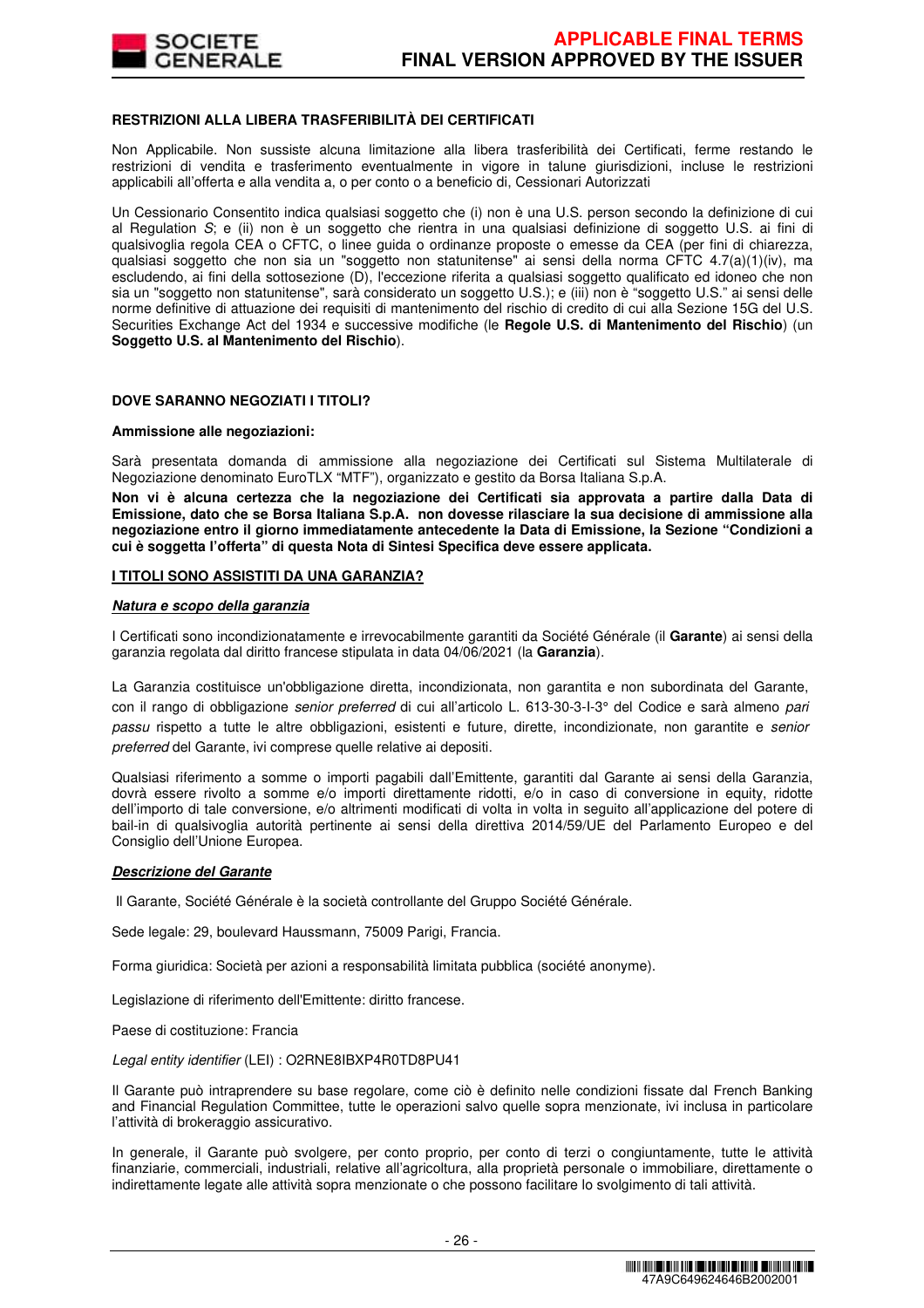

# **Informazioni finanziarie chiave del Garante:**

| In miliardi di euro                                                                                                                                                                           | <b>Primo Trimestre</b><br>2021 (non<br>soggetto a<br>revisione) | 31.12.2020<br>(soggetto a<br>revisione) | <b>Primo Trimestre</b><br>2020 (non<br>soggetto a<br>revisione) | 31.12.2019<br>(soggetto a<br>revisione) |
|-----------------------------------------------------------------------------------------------------------------------------------------------------------------------------------------------|-----------------------------------------------------------------|-----------------------------------------|-----------------------------------------------------------------|-----------------------------------------|
| Reddito netto da interessi (o<br>equivalente)<br>Totale interessi attivi e passivi)***                                                                                                        | N/A                                                             | 10,473                                  | N/A                                                             | 11,185                                  |
| Reddito netto da fee e commissioni<br>(Fee Totali e spese)                                                                                                                                    | N/A                                                             | 4,917                                   | N/A                                                             | 5,257                                   |
| Perdita netta da riduzione durevole<br>di valore delle attività finanziarie<br>(Costo del rischio)                                                                                            | (276)                                                           | (3,306)                                 | (820)                                                           | (1,278)                                 |
| Reddito netto da trading<br>(Utili e perdite nette su transazioni<br>finanziarie)                                                                                                             | N/A                                                             | 2,851                                   | N/A                                                             | 4,460                                   |
| Misura della performance finanziaria<br>utilizzata dall'emittente nel bilancio<br>quale l'utile operativo<br>(Margine operativo lordo)                                                        | 1,497                                                           | 5,399                                   | 492                                                             | 6,944                                   |
| Utile o perdita netta (per il bilancio<br>consolidato utile o perdita netta<br>attribuibile ai possessori di<br>strumenti di capitale della<br>capogruppo)<br>(Utile netto, quota del gruppo) | 814                                                             | (258)                                   | (326)                                                           | $3,248*$                                |

# **Stato patrimoniale**

| In miliardi di euro                                                                                                          | Primo<br><b>Trimestre</b><br>2021 (non<br>soggetto a<br>revisione) | 31.12.2020<br>(soggetto a<br>revisione) | 31.12.2020<br>(soggetto a<br>revisione) | 31.12.2019<br>(soggetto a<br>revisione) | #Valore<br>risultante dal più<br>recente<br>processo<br>revisione<br>ldi<br>e<br>valutazione<br><b>prudenziale</b><br>(SREP) |
|------------------------------------------------------------------------------------------------------------------------------|--------------------------------------------------------------------|-----------------------------------------|-----------------------------------------|-----------------------------------------|------------------------------------------------------------------------------------------------------------------------------|
| <b>Totale attività</b><br>(Totale Attività)                                                                                  | 1.503,0                                                            | 1.462,0                                 | 1.507,7                                 | 1.356,3                                 | N/A                                                                                                                          |
| Debiti senior<br>(Titoli di debito emessi)                                                                                   | 137,2                                                              | 139,0                                   | 139,6                                   | 125,2                                   | N/A                                                                                                                          |
| Debiti subordinati<br>(Debiti Subordinati)                                                                                   | 16,2                                                               | 15,4                                    | 15,0                                    | 14,5                                    | N/A                                                                                                                          |
| Prestiti e crediti dalla<br>clientela<br>(Prestiti ai clienti e costi<br>ammortizzati)                                       | 456,5                                                              | 448.8                                   | 461,8                                   | 450,2                                   | N/A                                                                                                                          |
| Depositi dalla clientela<br>(Depositi dalla clientela)                                                                       | 467,7                                                              | 456,1                                   | 442,6                                   | 418,6                                   | N/A                                                                                                                          |
| <b>Totale capitale</b><br>(Patrimoni netto, subtotale<br>equity, quota del gruppo)                                           | 62,9                                                               | 61,7                                    | 62,6                                    | 63,5                                    | N/A                                                                                                                          |
| Prestiti non performing<br>(sulla base di importo netto<br>iscritto in bilancio / prestiti<br>e crediti)<br>(Prestiti dubbi) | 17,4                                                               | 17,0                                    | 16,6                                    | 16,2                                    | N/A                                                                                                                          |

# **Conto economico**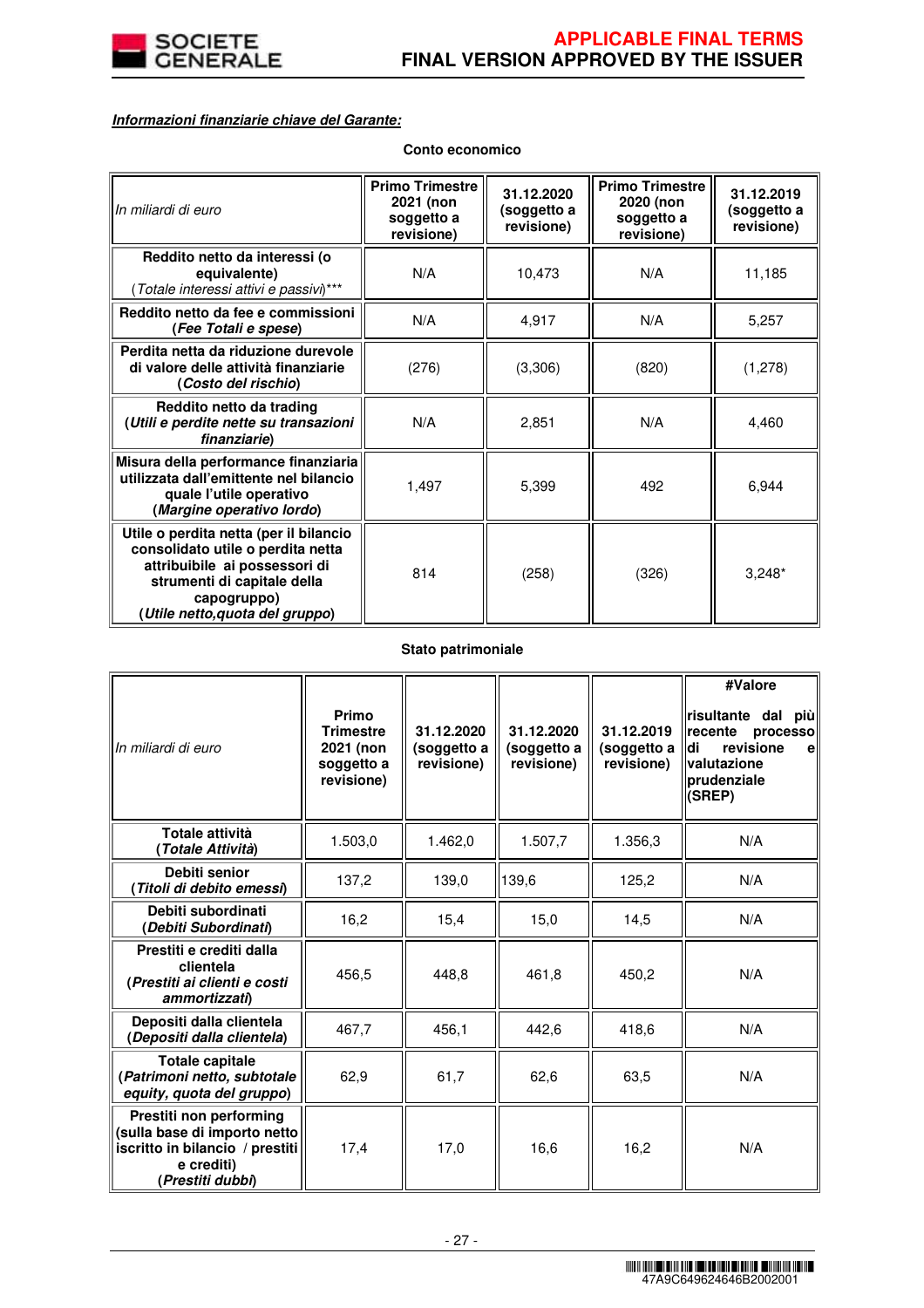

# **APPLICABLE FINAL TERMS FINAL VERSION APPROVED BY THE ISSUER**

| Rapporto di Common<br>Equity Tier 1 capital (CET1)<br>(o altro rapporto di capitale<br>di adeguatezza prudenziale<br>a seconda dell'emissione)<br>(Rapporto di Common<br><b>Equity Tier 1)</b> | $13,5\%$ $(1)$ | 13,4%(1) | 12,6% | 12,7% | $9.03\%$ ** |
|------------------------------------------------------------------------------------------------------------------------------------------------------------------------------------------------|----------------|----------|-------|-------|-------------|
| Rapporto di capitale totale<br>(Rapporto di capitale totale)                                                                                                                                   | $19,1%$ (1)    | 19,2%(1) | 18,0% | 18,3% | N/A         |
| Rapporto di leva calcolato<br>secondo il quadro<br>regolamentare applicabile<br>(Rapporto di leva CRR a<br>pieno carico)                                                                       | $4,5\%$ (1)    | 4,8%(1)  | 4.2%  | 4.3%  | N/A         |

\* Dal 01 gennaio 2019, in linea con le modifiche allo IAS 12 "Imposte sul Reddito", il risparmio fiscale relativo al pagamento di cedole su subordinati senza date e note fortemente subordinate, in precedenza registrate nelle riserve consolidate, è ora riconosciuto come reddito nella linea "imposte sul reddito".

\*\*Considerando i buffers regolamentari combinati, il livello del rapporto CET1 che attiverebbe il meccanismo dell'Importo Massimo Distribuibile sarebbe pari a 9,03% al 31 marzo 2021.

\*\*\* I titoli in corsivo si riferiscono ai titoli utilizzati nel bilancio

(1) Phased-in ratio

# **Rischi chiave specifici del garante**

Considerando che Société Générale è garante e controparte delle operazioni di copertura dell'Emittente, gli investitori sono essenzialmente esposti al rischio di credito di Société Générale e non hanno ricorso nei confronti dell'Emittente in caso di inadempimento dell'Emittente.

# **QUALI SONO I RISCHI CHIAVE SPECIFICI DEI TITOLI?**

La vendita dei Certificati prima della prevista data di scadenza determinerà la perdita della protezione totale dell'importo investito**.**

Benché sia oggetto di impegni di market making, la liquidità del prodotto può essere influenzata dal verificarsi di circostanze eccezionali che potrebbero rendere difficile vendere il prodotto o comunque ad un prezzo che produce la perdita totale o parziale dell'importo investito.

I Certificati possono essere rimborsati anticipatamente automaticamente quando il livello del(i) Sottostante(i) raggiungono un certo livello. Gli Investori non beneficeranno della performance del(i) Sottostante(i) successivamente a tal evento.

Il valore di mercato dei Certificati dipende dall'evoluzione dei parametri di mercato al momento dell'uscita (livello dei prezzi dei Sottostanti, tassi di interesse, volatilità e credit spreads) e può pertanto comportare un rischio di perdita totale o parziale dell'importo inizialmente investito

Il verificarsi di eventi non legati al Sottostante (quali la modifica di previsioni di legge, inclusa la normativa fiscale, eventi di forza maggiore) possono determinare il rimborso anticipato dei Certificati e quindi la perdita totale o parziale dell'importo investito.

Il verificarsi di eventi relativi al Sottostante ovvero a operazioni di copertura può determinare la necessità di rettifiche, de-indicizzazioni, sostituzione del Sottostante, e di conseguenza a perdite del capitale investito, anche in caso di prodotti a capitale protetto.

Se la valuta di riferimento delle attività principali dell'investitore è diversa da quella del prodotto, l'investitore è esposto al rischio di cambio, in particolare in caso di controlli sul cambio, che potrebbero ridurre l'importo investito.

# **SEZIONE D – INFORMAZIONI CHIAVE SULL'OFFERTA AL PUBBLICO DEI TITOLI E/O SULL'AMMISSIONE ALLE NEGOZIAZIONI SU DI UN MERCATO REGOLAMENTATO**

# **IN BASE A QUALI CONDIZIONI E ORIZZONTE TEMPORALE POSSO INVESTIRE IN QUESTI TITOLI?**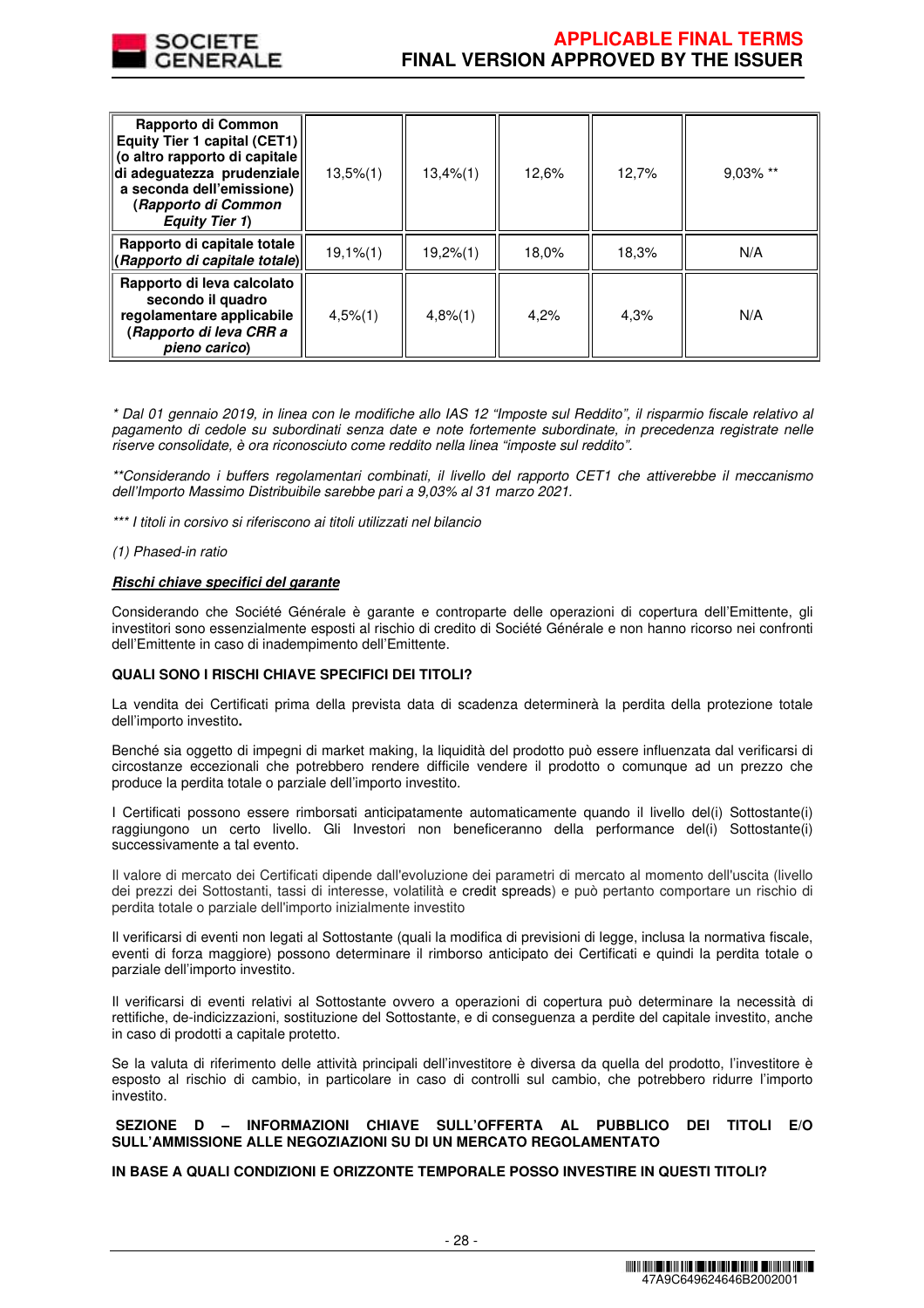

### **DESCRIZIONE DELLE MODALITÀ DELL'OFFERTA:**

#### **Giurisdizione dell'offerta al pubblico non esente:** Italia

**Periodo di Offerta:** Dal 26 gennaio 2022 (incluso) alle 09:00 CET (Central European Time) al 23 febbraio 2022 (incluso), alle 16:00 CET, salvo chiusura anticipata del Periodo di Offerta, come descritto di seguito.

I Certificati verranno collocati:

(a) all'interno dei locali del Collocatore, presso le loro sedi e le filiali;

(b) mediante offerta fuori sede ai sensi dell'articolo 30 e dell'articolo 31 del d.lgs 24 febbraio 1998 n. 58 come successivamente modificato (il "Testo Unico della Finanza") dal 26 gennaio 2022 alle 9.00 CET al 18 febbraio 2022 (incluso), alle 16.00 CET; e

(c) mediante tecniche di comunicazione a distanza ai sensi dell'articolo 32 del TUF dal 26 gennaio 2022 alle 9.00 CET al 11 febbraio 2022 (incluso), alle 16.00 CET,

salvo chiusura anticipata del Periodo d'Offerta come descritto di seguito.

Il Collocatore che intendono collocare i Certificati attraverso l'offerta fuori sede ai sensi dell'articolo 30 del Testo Unico della Finanza raccoglieranno i Moduli di adesione - invece che direttamente presso le loro filiali e uffici attraverso consulenti finanziari abilitati all'offerta fuori sede ai sensi dell'articolo 31 del Testo Unico della Finanza.

Ai sensi dell'articolo 30, comma 6, del Testo Unico della Finanza, la validità e l'efficacia dei contratti sottoscritti tramite Offerta Fuori Sede è sospesa per un periodo di 7 (sette) giorni dalla data di sottoscrizione del Modulo di Adesione da parte del relativo investitore.

Entro tale periodo gli investitori possono comunicare al relativo Collocatore il loro recesso, senza dover pagare alcun costo o commissione.

I Certificati verranno anche offerte mediante tecniche di comunicazione a distanza ai sensi dell'articolo 32 del Testo Unico della Finanza (ad esempio attraverso le piattaforme di trading online del Collocatore). In tale caso gli investitori possono acquistare i Certificati via internet, dopo essere stati identificati dal Collocatore, utilizzando le loro password/codici identificativi personali. Ai sensi dell'articolo 67-duodecies del d.lgs n. 206/2005 come successivamente modificato (il "Codice del Consumo"), la validità e l'efficacia dei contratti sottoscritti mediante tecniche di comunicazione a distanza sono sospese per un periodo di 14 (quattordici) giorni dalla data di sottoscrizione del modulo di adesione da parte dell'investitore di riferimento. Entro tale periodo gli investitori possono comunicare al relativo Collocatore il loro recesso senza alcun costo o commissione.

**Prezzo di Offerta:** I Certificati saranno offerti al Prezzo di Emissione, una parte del quale, pari al massimo al 4,00%, è costituita dalla commissione di distribuzione dovuta in via anticipata dal Garante a Deutsche Bank SpA, Piazza del Calendario, 3, 20126 Milano (il **Collocatore**)

#### **Condizioni a cui è soggetta l'offerta:**

L'offerta dei Certificati è subordinata alla loro emissione e a qualunque condizione aggiuntiva contenuta nei termini generali di attività degli intermediari finanziari, dagli stessi notificate agli investitori.

L'Emittente si riserva il diritto di chiudere il Periodo di Offerta prima della scadenza inizialmente stabilita per qualunque motivo.

L'Emittente si riserva il diritto di ritirare l'offerta e annullare l'emissione dei Certificati per qualunque motivo e in un qualsiasi momento alla Data di Emissione o precedentemente alla stessa. Resta inteso che qualora un potenziale investitore abbia richiesto la sottoscrizione e l'Emittente eserciti tale diritto, tale potenziale investitore non avrà alcun diritto di sottoscrivere o acquistare altrimenti i Certificati.

In ogni caso, l'avviso agli investitori relativo alla chiusura anticipata o al ritiro, a seconda dei casi, sarà pubblicato sul sito web dell'Emittente (http://prospectus.socgen.com).

La validità dell'offerta è soggetta al rilascio dell'autorizzazione alla negoziazione sull'EuroTLX da parte di Borsa Italiana S.p.A. entro e non oltre il giorno immediatamente precedente alla Data di Emissione; diversamente, l'offerta deve considerarsi ritirata e l'emissione annullata. L'Emittente s'impegna a presentare per tempo la relativa domanda a Borsa Italiana S.p.A., al fine di consentire a Borsa Italiana S.p.A. di prendere una decisione, in base ai suoi regolamenti, entro il giorno immediatamente precedente alla Data di Emissione.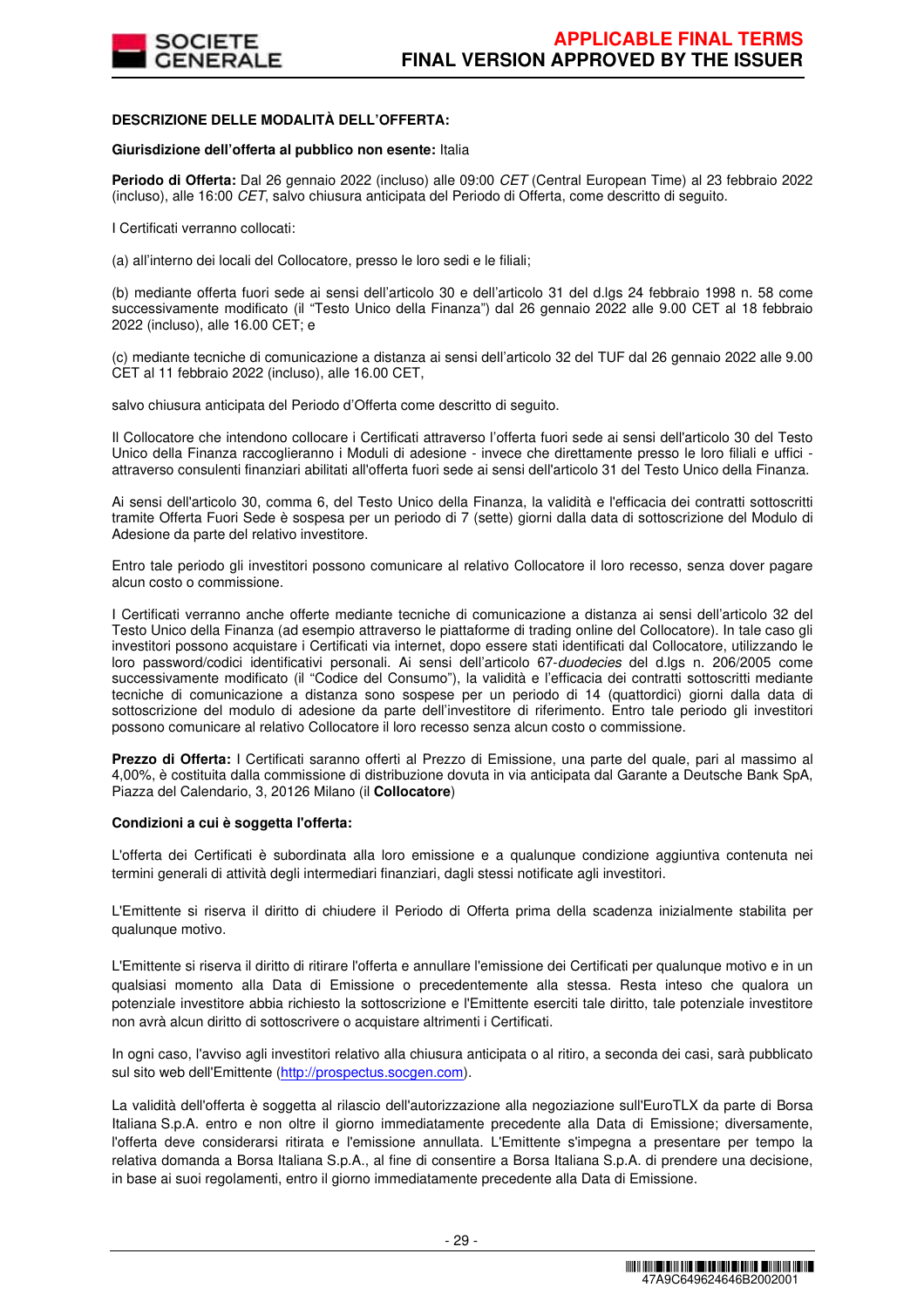

**Prezzo di Emissione:** EUR 100 per Certificato di Denominazione Specificata di EUR 100

#### **Stima delle spese totali relative all'emissione o all'offerta, includendo la stima di eventuali spese applicate all'investitore dall'Emittente o dall'offerente:**

I costi di entrata, impliciti nel Prezzo di Emissione e calcolati al 19/01/2022 (la **data di lancio dell'emissione**), applicati all'investitore dall'Emittente o dall'Offerente sono pari al 4,00% (4,00 % costi di collocamento, 0,00% altri costi). I costi di entrata e i potenziali costi ricorrenti e le potenziali penali di uscita anticipata possono avere un impatto sul rendimento che l'investitore può ottenere dall'investimento.

**Piano di distribuzione:** Il prodotto è destinato ad investitori al dettaglio e sarà offerto in Italia

# **CHI è L'OFFERENTE E/O IL SOGGETTO CHE CHIEDE L'AMMISSIONE ALLE NEGOZIAZIONI ?**

Societe Generale in quanto Dealer

Tour Société Générale - 17 Cours Valmy

92987 Paris La Défense Cedex, France

Sede legale : 29, boulevard Haussmann, 75009 Paris, France.

Forma giuridica: Società per azioni a responsabilità limitata pubblica (société anonyme).

Legislazione di riferimento: diritto francese.

Paese di costituzione: Francia

# **PERCHÈ QUESTO PROSPETTO VIENE PRODOTTO?**

Questo prospetto è stato predisposto in relazione all'offerta al pubblico dei Certificati.

**Ragioni dell'offerta o dell'ammissione alle negoziazioni: i** proventi netti dell'emissione dei Certificati saranno utilizzati per le finalità generali di finanziamento del Gruppo Société Générale, che comprende il generare profitti.

**Uso dei proventi e importo stimato dei proventi: I proventi netti dell'emissione dei Certificati saranno utilizzati per le finalità generali di finanziamento del Gruppo Société Générale, che comprende il generare profitti.** 

**Impegno di sottoscrizione**: E' in essere un impegno di sottoscrizione a fermo con**:** Societe Generale.

#### **Interessi delle persone fisiche e giuridiche coinvolte nell'emissione/offerta :**

Ad eccezione delle eventuali commissioni dovute al Dealer,e per quanto l'Emittente ne sa, nessuna persona coinvolta nell'emissione dei Certificati ha un interesse rilevante nell'Offerta.

Il Dealer e le sue affiliate si sono impegnate, e potrebbero in futuro impegnarsi, in operazioni di investment banking e/o commercial banking transactions, e potrebbero nel corso ordinario del business eseguire altri servizi per l'Emittente e le sue affiliate.

Société Générale ricoprirà i ruoli di fornitore di strumenti di copertura a favore dell'Emittente e di Agente di Calcolo dei Certificati.

La possibilità di conflitti di interesse tra i vari ruoli di Société Générale, da un lato, e, d'altro lato, tra quelli di Société Générale nello svolgimento di questi ruoli e quelli dei Portatori dei Certificati, non può escludersi.

Inoltre, considerata l'attività bancaria di Société Générale, conflitti di interesse potrebbero sorgere tra gli interessi di Société Générale nello svolgimento di tali attività (inclusa la detenzione di informazioni non pubbliche in relazione ai sottostanti dei Certificati) e quelli dei Portatori dei Certificati. Infine, le attività di Société Générale sullo/sugli strumento/i finanziario/i sottostante/i, per conto della proprietà ovvero per conto dei propri clienti, oppure il porre in essere transazioni di copertura, può anche avere un impatto sul prezzo di questi strumenti e sulla loro liquidità, e ciò potrebbe configgere con gli interessi dei Portatori dei Certificati.

Société Générale ricoprirà i ruoli di fornitore di strumenti di copertura a favore dell'Emittente e di Agente di Calcolo dei Certificati.

La possibilità di conflitti di interesse tra i vari ruoli di Société Générale, da un lato, e, d'altro lato, tra quelli di Société Générale nello svolgimento di questi ruoli e quelli dei Portatori dei Certificati, non può escludersi.